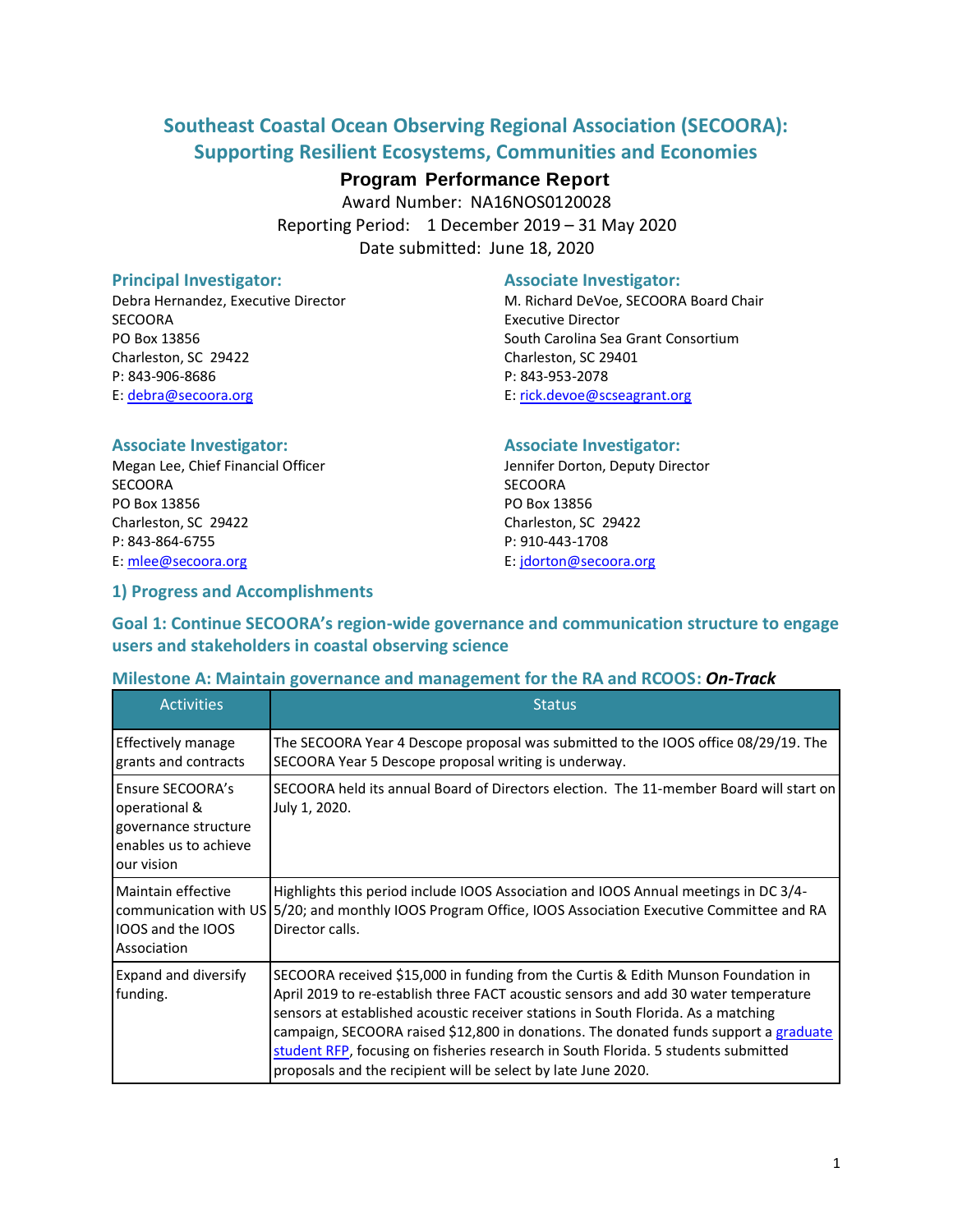| <b>Activities</b>   | <b>Status</b>                                                                                            |
|---------------------|----------------------------------------------------------------------------------------------------------|
| Update and maintain | SECOORA has revised its Regional Coastal Ocean Observing System Strategic Operational                    |
|                     | SECOORA's RCOOS Plan   Plan (RCOOS plan). The new plan covers the period 2020 - 2025 and will be used to |
|                     | guide the SECOORA proposal writing process for the 2021 - 2026 IOOS proposal.                            |

## **Milestone B: Engage users and other stakeholders to prioritize investments:** *On-Track*

| <b>Activities</b>                                                                                               | <b>Status</b>                                                                                                                                                                                                                                                                                                                                                                                                                                                                                                                                                                                                                                                                                                                                                                                                                                                                                                                                                                                                                                   |  |  |  |  |
|-----------------------------------------------------------------------------------------------------------------|-------------------------------------------------------------------------------------------------------------------------------------------------------------------------------------------------------------------------------------------------------------------------------------------------------------------------------------------------------------------------------------------------------------------------------------------------------------------------------------------------------------------------------------------------------------------------------------------------------------------------------------------------------------------------------------------------------------------------------------------------------------------------------------------------------------------------------------------------------------------------------------------------------------------------------------------------------------------------------------------------------------------------------------------------|--|--|--|--|
| Improve web-based<br>information system and<br>web presence                                                     | SECOORA continues to track website usage with Google Analytics. There was a 14%<br>decrease in website sessions on secoora.org (from 41,377 to 35,382) this period. Data<br>portal sessions (portal.secoora.org) have decreased 3% in the reporting period (from<br>5,527 to 5,340). This is expected as webpage and data portal usage is event driven (i.e.<br>hurricane season).                                                                                                                                                                                                                                                                                                                                                                                                                                                                                                                                                                                                                                                              |  |  |  |  |
| Identify and promote<br>opportunities for non-<br>members to engage in<br>SECOORA activities and<br>initiatives | SECOORA hosted 4 webinars as part of the Coastal Ocean Observing in Your Community<br>webinar series and over 370 participants tuned in. Click here for recorded webinars.<br>Peter Hamilton, NCSU, presented "What do we know about the Loop Current in the<br>$\bullet$<br>Gulf of Mexico from recent observations?"68 attendees.<br>Dr. Joy Young, FACT Network, presented a webinar "Where did my fish go? How<br>scientists are working together to track fish over vast ocean space" as part of<br>SECOORA's webinar series on March 24, 104 attendees.<br>Catherine Edwards (UGA SkIO and SECOORA PI) and Travis Miles (Rutgers University)<br>presented the webinar "Hurricane Gliders: Improving Tropical Storm Intensity<br>Forecasts with Real Time Data" 105 attendees.<br>Steve Pfaff, Mark Willis, and Victoria Oliva, forecasters from National Weather<br>$\bullet$<br>Service Forecast Office Wilmington, NC presented "The Rip Current Challenge: A<br>coastal hazards with far inland implications" on May 26. 94 attendees. |  |  |  |  |
| Implement an effective<br>outreach strategy                                                                     | SECOORA's outreach strategy is based on goals in the Strategic Plan and Fundraising<br>Strategy. Primary marketing and outreach mechanisms are e-newsletters, e-mails, social-<br>media, and the website. During this period subscription to the newsletter increased by<br>11% (from 1022 to 1136); Facebook "likes" have grown 3% (from 471 to 485); and,<br>Twitter "followers" have grown 6% (from 698 to 741). SECOORA shared approximately<br>51 Facebook posts and 62 Twitter "tweets", referring a combined 802 sessions to the<br>SECOORA website (decreasing 24% from 1055 to 802) and 19 stories were published on<br>the website (www.secoora.org/news).                                                                                                                                                                                                                                                                                                                                                                            |  |  |  |  |
| Support citizen science<br>opportunities                                                                        | REEF, the South Atlantic Fishery Management Council (SAFMC), and SECOORA submitted<br>a NFWF proposal, A Citizen Science Pilot Project to Develop Size Matters: Innovative<br>Length Estimate (SMILE). The proposal, though not funded, would have worked with<br>recreational scuba divers to take photos of fish. The photos would be analyzed for size,<br>habitat, and location.                                                                                                                                                                                                                                                                                                                                                                                                                                                                                                                                                                                                                                                            |  |  |  |  |
| Engage students in<br>problem solving using<br>ocean observing data                                             | In February, two USF undergraduate classes participated in field trips to the<br>SECOORA/USF COMPS Clam Bayou station. The students learned how data from the<br>station are important to environmental monitoring. The Clam Bayou station is a<br>partnership between YSI Xylem, SECOORA, and USF COMPS. Over 300 students have<br>been taught through this partnership since it began in 2014.<br>SECOORA announced over \$22,000 in student opportunities during the reporting period.<br>There were three opportunities and all proposals were due May 15, 2020. Winners will<br>be announced in June 2020. See list:<br>Vembu Subramanian Ocean Scholars Award (3 submissions)                                                                                                                                                                                                                                                                                                                                                             |  |  |  |  |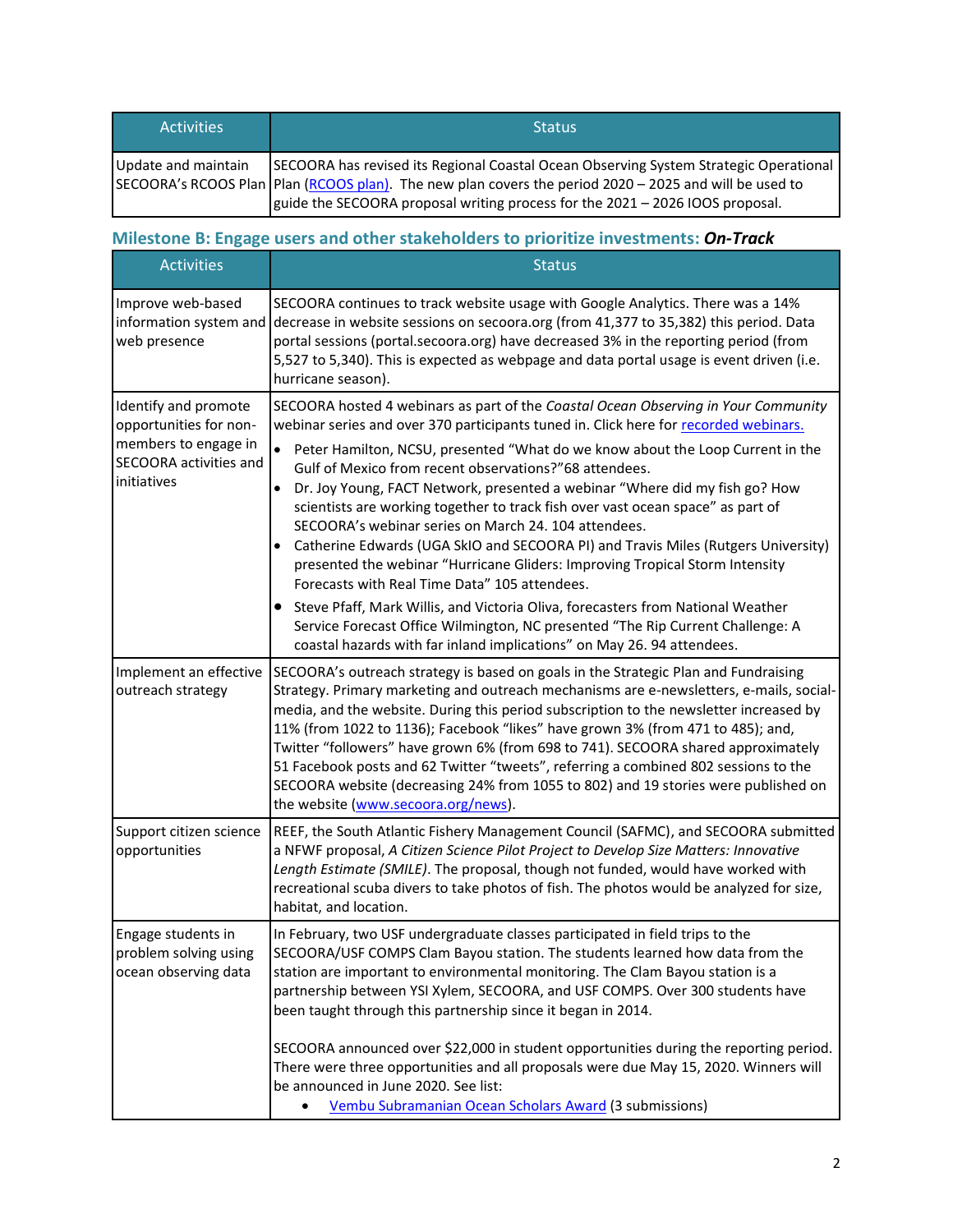| <b>Activities</b>                           | <b>Status</b>                                                                                                                                                                                                                                                                                                                                                                                                                                                                                                                                                                                                                                                                                                                                               |  |  |  |  |  |  |
|---------------------------------------------|-------------------------------------------------------------------------------------------------------------------------------------------------------------------------------------------------------------------------------------------------------------------------------------------------------------------------------------------------------------------------------------------------------------------------------------------------------------------------------------------------------------------------------------------------------------------------------------------------------------------------------------------------------------------------------------------------------------------------------------------------------------|--|--|--|--|--|--|
|                                             | 2020 Data Challenge-High Frequency Radar (1 submission)<br>Graduate Student Fisheries Opportunity (Munson matching funds): Examine<br>How Temperature Affects Fish Movement Patterns in South Florida (5<br>submissions)                                                                                                                                                                                                                                                                                                                                                                                                                                                                                                                                    |  |  |  |  |  |  |
|                                             | Due to the COVID-19 pandemic, there is increased demand for high-quality online<br>science education resources. SECOORA is soliciting proposals to develop online or online<br>accessible K-12 marine science curricula and/or activities that can be implemented by<br>parents, teachers, and other educators. Proposals are due June 18, 2020.                                                                                                                                                                                                                                                                                                                                                                                                            |  |  |  |  |  |  |
|                                             | The Coastal Studies Institute, in partnership with SECOORA, is hosting a NOAA Hollings<br>scholar, Natalie Murphy. See page 13 of this report for details.                                                                                                                                                                                                                                                                                                                                                                                                                                                                                                                                                                                                  |  |  |  |  |  |  |
| Coordination of SOCAN<br>activities (Treml) | Leslie Wickes stepped down as the SOCAN Coordinator and Megan Treml assumed the<br>duties of the Coordinator. SOCAN continued monthly Science Working group calls, with<br>Emily Hall, Mote Marine Laboratory, leading the calls. SOCAN/SECOORA led a NOAA OA<br>proposal with collaborators from GCOOS, the University of Delaware, Woods Hole<br>Oceanographic Institute, Florida Sea Grant, and the US Geological Survey. The proposal,<br>"Integrated Human-Ecological Approach to Assess Coastal and Ocean Acidification in the<br>US Southeast", seeks to develop environmental and economic models to assess OA<br>impacts in the Southeast and Gulf of Mexico. A new SOCAN webpage focused on South<br>Carolina has also been added to the website. |  |  |  |  |  |  |

## **Milestone C: Provide DMAC infrastructure to enable collaboration and decision-making (SECOORA and Axiom Data Science, LLC):** *On-track*

| <b>Activities</b>                                                                                               | <b>Status</b>                                                                                                                                                                                                                                                                                                                                                                                                                                                                                                                                                                                                                                                                                                                                                                                                                                              |  |  |  |  |  |
|-----------------------------------------------------------------------------------------------------------------|------------------------------------------------------------------------------------------------------------------------------------------------------------------------------------------------------------------------------------------------------------------------------------------------------------------------------------------------------------------------------------------------------------------------------------------------------------------------------------------------------------------------------------------------------------------------------------------------------------------------------------------------------------------------------------------------------------------------------------------------------------------------------------------------------------------------------------------------------------|--|--|--|--|--|
| <b>IOOS DMAC standards</b><br>compliance and<br>implementation of<br>Data Management,<br>Products, and Services | Responsible contractor: Axiom Data Science, LLC. SECOORA follows the IOOS<br>recommended standards-based services and requirements to ingest, manage, and<br>provide access to all our funded data streams (in-situ, remotely sensed and numerical<br>models). See portal.secoora.org. Progress during this period is as follows:<br>Maintain IOOS compliant services and applications for integration with national<br>$\bullet$<br>products:<br>THREDDS - 4.6.14 - https://thredds.secoora.org<br>$\circ$<br>ERDDAP 1.82 - https://erddap.secoora.org<br>$\circ$<br>o SECOORA ISO WAF - https://thredds.secoora.org/iso<br>NCEI Archive - https://ncei.axiomdatascience.com/secoora/<br>$\circ$                                                                                                                                                          |  |  |  |  |  |
|                                                                                                                 | Expanded SECOORA data portal holdings to include:<br>Ingested and visualized 24 estuary water quality monitoring stations from the<br>$\circ$<br>UNC Institute for Marine Science ModMon program (PI Paerl).<br>Ingested and backfilled data for 13 FL DEP stations (7 real-time and 5 historic).<br>$\Omega$<br>Applied QARTOD tests to data streams.<br>Updating the USF COMPS C10, C11, and C15 station pages with historical, post-<br>$\circ$<br>processed data with quality checks provided by data provider.<br>Added delayed mode bottom temperature data from UNCW Center for Marine<br>Science (PI Freshwater) for the 5-mile and 23-mile stations.<br>Maintained submission of 66 sensor feeds to NCEI for long-term preservation.<br>٠<br>Submitted 2 new glider missions to the IOOS Glider DAC (angus-20200319T0000,<br>bass-20200203T0000). |  |  |  |  |  |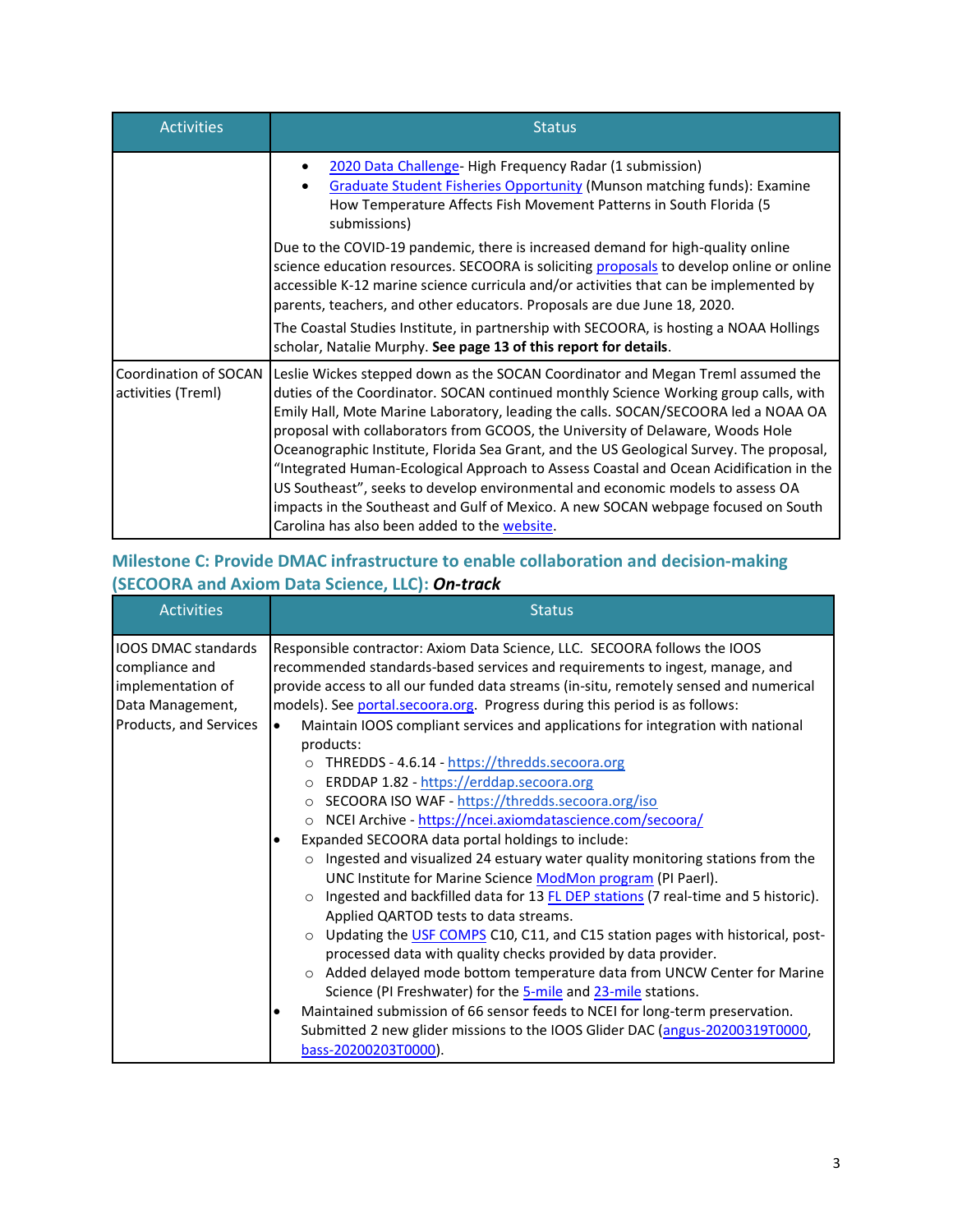| <b>Activities</b>                                                   | <b>Status</b>                                                                                                                                                                                                                                                                                                                                                                                                                                                                                                                                                                                                                                                                                                                                                                                                                                                                                                                                                                                                                                                                                                                                                                                                                                                                                                                                                                                                                                                                                                                                                                                                                                                                                                                                                                                                                                                                                                                                                                                                                                                                                                                                                                                                                                                                                                                      |  |  |  |  |  |
|---------------------------------------------------------------------|------------------------------------------------------------------------------------------------------------------------------------------------------------------------------------------------------------------------------------------------------------------------------------------------------------------------------------------------------------------------------------------------------------------------------------------------------------------------------------------------------------------------------------------------------------------------------------------------------------------------------------------------------------------------------------------------------------------------------------------------------------------------------------------------------------------------------------------------------------------------------------------------------------------------------------------------------------------------------------------------------------------------------------------------------------------------------------------------------------------------------------------------------------------------------------------------------------------------------------------------------------------------------------------------------------------------------------------------------------------------------------------------------------------------------------------------------------------------------------------------------------------------------------------------------------------------------------------------------------------------------------------------------------------------------------------------------------------------------------------------------------------------------------------------------------------------------------------------------------------------------------------------------------------------------------------------------------------------------------------------------------------------------------------------------------------------------------------------------------------------------------------------------------------------------------------------------------------------------------------------------------------------------------------------------------------------------------|--|--|--|--|--|
|                                                                     | Maintained the SECOORA glider system for the management of SECOORA glider<br>$\bullet$<br>assets. The SECOORA glider data is available for visualization in the SECOORA<br>portal.<br>Created an HF Radar Surface Currents data product to allow end users to access<br>$\bullet$<br>HFR data in a more user-friendly way. The page provides access to and display of<br>end products, including a visual summary of data availability in the region.<br>Implemented an automated pathway for SECOORA to ingest real-time HF Radar<br>radials from data providers, including development of a Python-based library to<br>convert the RUV/LLUV format available from both data providers and archived with<br>NCEI into a netCDF file, including daily radar statistics and static images. See:<br>https://hfradar.secoora.org/files/<br>Developing a Sensor-SMS service for SECOORA users to access the last observation<br>data through a text message. Testing and feedback on the services is providing<br>information for improvements, including feedback on naming the service (Text-a-<br>Buoy or Dial-a-Buoy are the top choices).<br>Enhanced the hurricane tracking tool, Eyes on the Storm, by updating the landing<br>page, normalizing the ingestion of National Hurricane Center active storm tracks for<br>optimal display on the SECOORA portal, and integrated real-time sensor data from<br>across the SECOORA region.<br>Supported the WebCAT application (http://secoora.org/webcat). Managed the<br>ongoing 10-minute clip downloads from Surfline for the original WebCAT cameras<br>and hosting the video data through SECOORA so it is discoverable and<br>downloadable via the SECOORA website.<br>Supported the FACT Network:<br>$\bullet$<br>O Maintained the OTN FACT Node at SECOORA, including progress towards<br>making the FACT data discoverable through the IOOS Animal Telemetry<br>Network data portal.<br>o Updated the FACT database to PostGIS 9.5 version to maintain consistency<br>between FACT's Node install and OTN's standard.<br>o Through funding from an award to SECOORA from the Munson Foundation,<br>created an interactive <b>FACT</b> map to display receiver and tag projects. The map<br>integrates with the OTN's Geoserver to input a portion of the data discoverable |  |  |  |  |  |
|                                                                     | on the map. Axiom is working with data providers to receive and integrate<br>feedback on the initial prototype version.                                                                                                                                                                                                                                                                                                                                                                                                                                                                                                                                                                                                                                                                                                                                                                                                                                                                                                                                                                                                                                                                                                                                                                                                                                                                                                                                                                                                                                                                                                                                                                                                                                                                                                                                                                                                                                                                                                                                                                                                                                                                                                                                                                                                            |  |  |  |  |  |
| Maintenance of DMAC<br>infrastructure<br>(hardware and<br>software) | The Axiom data system is the backbone of the cyber infrastructure that is leveraged to<br>acquire, archive, and share SECOORA data and information products. The open-source<br>interoperability and data stewardship systems of the SECOORA infrastructure were<br>maintained to provide full-lifecycle data management services. The Gluster storage<br>migration was completed for data volume rebalance. The system firewall was upgraded<br>for additional bandwidth/security, as well a secondary failover/standby unit was added<br>for high availability. The server bootstrapping was enhanced for greater automation<br>and reduced deployment time of new hardware. Last, improved metrics and system<br>performance monitoring, including data portal uptime, database performance, data<br>center power usage, and network traffic, was completed.                                                                                                                                                                                                                                                                                                                                                                                                                                                                                                                                                                                                                                                                                                                                                                                                                                                                                                                                                                                                                                                                                                                                                                                                                                                                                                                                                                                                                                                                    |  |  |  |  |  |
| <b>Establishment and</b><br>release of new<br><b>SECOORA Portal</b> | Two portal versions were released: v2.11a and v2.12. Version 2.11a included expanded<br>data quality flags, v2 backend integration, and custom unit manager. Backend<br>timeseries caching was also incorporated to improve portal responsiveness to real-time<br>conditions. Version 2.12 addressed user-defined improvements, implementation of                                                                                                                                                                                                                                                                                                                                                                                                                                                                                                                                                                                                                                                                                                                                                                                                                                                                                                                                                                                                                                                                                                                                                                                                                                                                                                                                                                                                                                                                                                                                                                                                                                                                                                                                                                                                                                                                                                                                                                                  |  |  |  |  |  |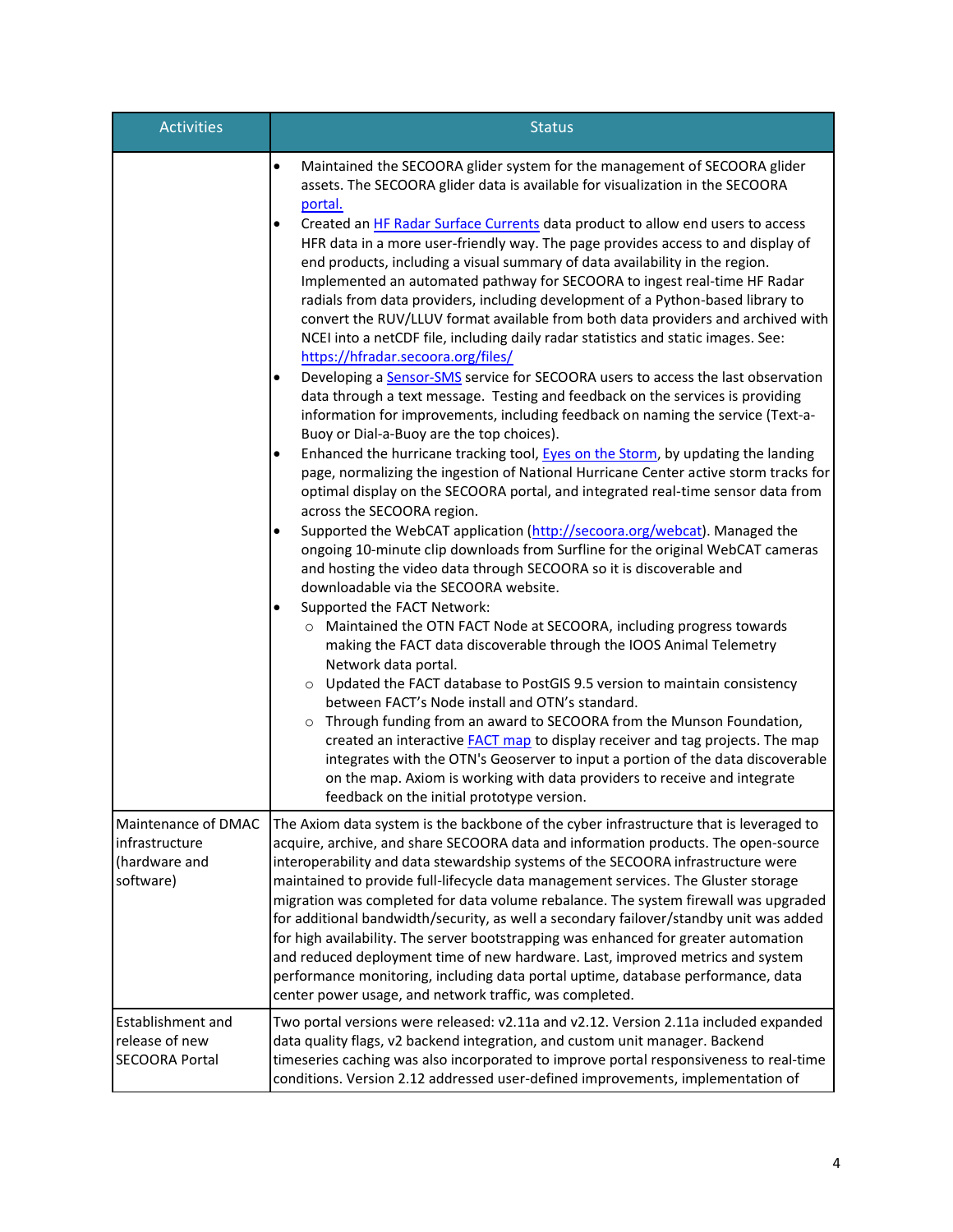| <b>Activities</b>               | <b>Status</b>                                                                                                                                                                                                                                                                                                                                                                                                                                                                                                                                                                                                                                                                                                                                                                                                                                                                            |  |  |  |  |  |
|---------------------------------|------------------------------------------------------------------------------------------------------------------------------------------------------------------------------------------------------------------------------------------------------------------------------------------------------------------------------------------------------------------------------------------------------------------------------------------------------------------------------------------------------------------------------------------------------------------------------------------------------------------------------------------------------------------------------------------------------------------------------------------------------------------------------------------------------------------------------------------------------------------------------------------|--|--|--|--|--|
|                                 | service error messages, and continuation of portal code migration to an open source<br>platform. Version release notes: https://axiomdatascience.com/portal-updates/                                                                                                                                                                                                                                                                                                                                                                                                                                                                                                                                                                                                                                                                                                                     |  |  |  |  |  |
| <b>QARTOD</b><br>Implementation | Basic QARTOD tests were applied for 95 real-time and historical timeseries datasets<br>that are accessible through the SECOORA data portal. Quality flags are summarized on<br>both the station and sensor pages for visual exploration. The documentation of the test<br>code and thresholds are displayed on sensor pages (example) with links available to the<br>v 1.0 version QARTOD GitHub library accessible through the portal. A prototype version<br>of a test configuration management application for users to store and manage<br>configurations across parameters and regions was implemented. Configuration<br>management will be expanded upon in the next reporting period to give users access to<br>and control of more complex QARTOD features and test types. Additionally, the<br>SECOORA DMAC plan was updated to include a table of gross range test parameters. |  |  |  |  |  |

## **Goal 2: Maintain existing core observation investments in the region**

# **Milestone A: Maintain High Frequency Radars (HFR) distributed throughout the region**

| Institution/Contractor                                                                                                                              | <b>Status</b>                                                                                                                                                                                                                                                                                                                                                                                                                                                                                                                                                                                                                                                                                                                                                                                                                                               |
|-----------------------------------------------------------------------------------------------------------------------------------------------------|-------------------------------------------------------------------------------------------------------------------------------------------------------------------------------------------------------------------------------------------------------------------------------------------------------------------------------------------------------------------------------------------------------------------------------------------------------------------------------------------------------------------------------------------------------------------------------------------------------------------------------------------------------------------------------------------------------------------------------------------------------------------------------------------------------------------------------------------------------------|
| University of South<br>Florida (USF) (Weisberg,<br>Merz)<br>All HFR sites On-Track                                                                  | USF continues to operate and maintain 3 CODAR HFR sites (Naples, Venice and<br>Redington Shores) and 2 WERA HFR sites (Venice and Ft. DeSoto Park) which overlook<br>the USF mooring array. Data are sent to SECOORA, NOAA NDBC, and the IOOS HFR<br>CORDC network for integration, display, and dissemination. Plots of the data are also<br>posted on the USF COMPS Ocean Circulation Group website<br>(http://ocgweb.marine.usf.edu). All radars performed well this reporting period with<br>the exception of the Redington Shores CODAR (up-time 45%) due to low offshore energy<br>conditions.                                                                                                                                                                                                                                                        |
| University of Georgia<br>(UGA), Skidaway<br>Institute of<br>Oceanography (SkIO)<br>(Edwards/Savidge):<br><b>CAT On-Track</b><br><b>JEK On-Track</b> | Repairs at St. Catherine's (CAT) were significantly delayed due to COVID-19 shutdowns.<br>Approval to for SkIO technicians to access St. Catherine's Island by SkIO small boat while<br>the ferry was still shut down was given in May. With guidance from Helzel and USC<br>partners, SkIO installed the new power amplifier and plan a return visit in early June to<br>complete repairs.<br>The Jekyll Island HFR (JEK) was destroyed during hurricane Irma and hurricane<br>supplemental funding is being used to reinstall the site. However, the original permits<br>for the site were up for renewal by GA DNR so new permits were required prior to site<br>re-installation. GA DNR approved the JEK permits in late May and installation of the new<br>HFR is expected to begin in June, with the station returning to regular operations by July. |
| University of Miami<br>(Shay)<br><b>STF On-Track</b><br><b>VIR Delayed</b><br><b>CDN Delayed</b><br><b>NKL Delayed</b>                              | UM has only been able to repair 1 of 3 WERA which were severely damaged in 2017 due<br>to Hurricane Irma. Hurricane supplemental funding was provided in May 2019 and two<br>new HFR were received by UM in late May 2020. Due to COVID-19, field work to install<br>the new HFR are delayed.<br>The North Key Largo (NKL) HFR deployment was in progress when COVID-19 caused<br>Monroe County to close access to the Florida Keys. At this time, UM anticipates access<br>to the NKL site to complete the HFR deployment in early June 2020.                                                                                                                                                                                                                                                                                                              |
| University of NC -<br>Chapel Hill (UNC-CH)<br>(Seim) and Coastal                                                                                    | UNC-CH has turned over the management of Coastal Studies Institute (CSI) to East<br>Carolina University; therefore, SECOORA issued two sub-awards in year 4, one to UNC-<br>CH and one to CSI, to continue operation of the four NC HFR systems. UNC-CH provides<br>operation and maintenance for CORE and overall data management support for all four                                                                                                                                                                                                                                                                                                                                                                                                                                                                                                     |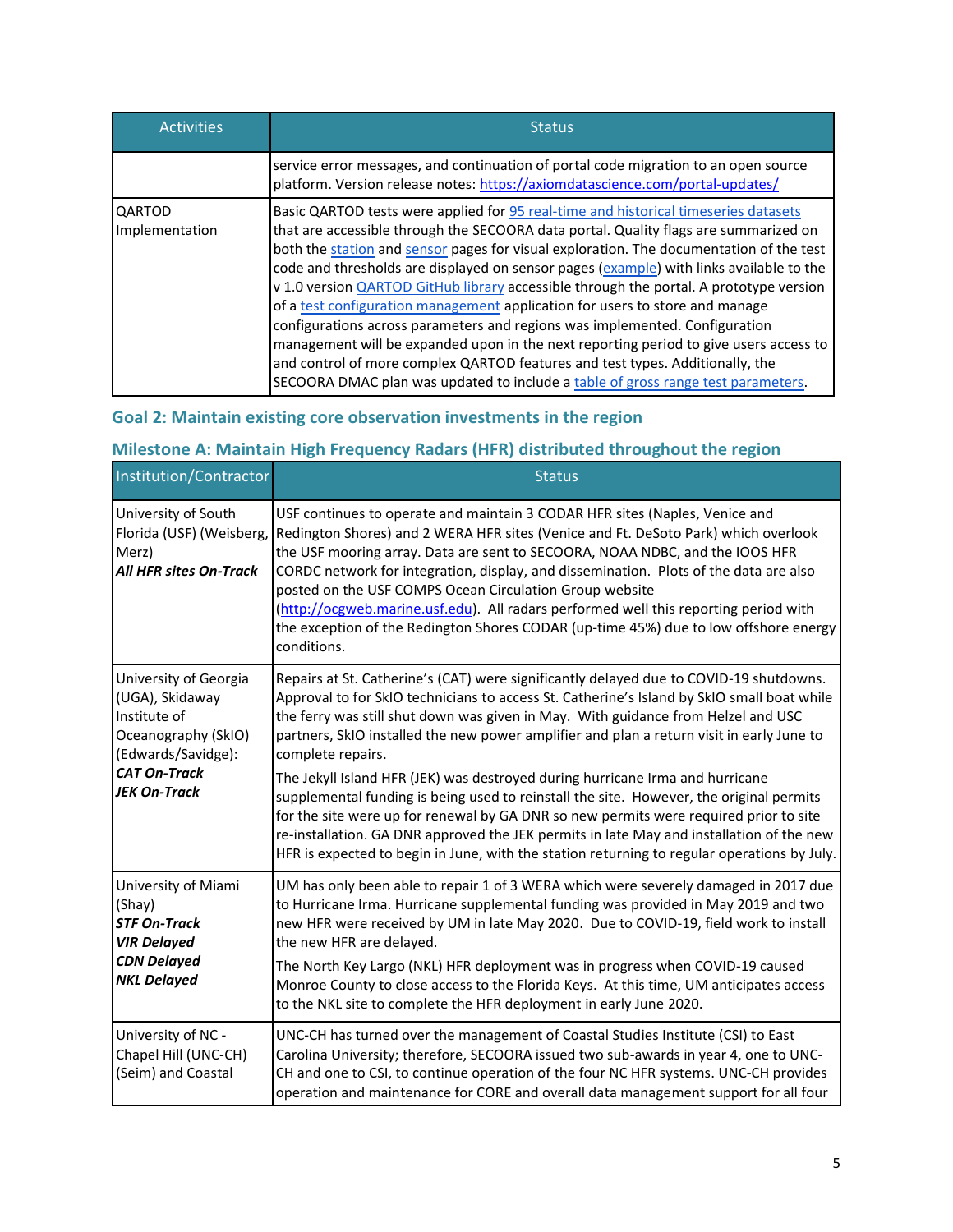| Institution/Contractor                                                               | <b>Status</b>                                                                                                                                                                                                                                                                                                                                                                                                                                                                                                                                                                                                                                                                                                                                                                                                                                                                                                                                                                                                                                                                                                                                                                                                                                                                                                                                                                                                                                                                                                                                                                                                                                                                                                                                                                                                                                                                                                                                |
|--------------------------------------------------------------------------------------|----------------------------------------------------------------------------------------------------------------------------------------------------------------------------------------------------------------------------------------------------------------------------------------------------------------------------------------------------------------------------------------------------------------------------------------------------------------------------------------------------------------------------------------------------------------------------------------------------------------------------------------------------------------------------------------------------------------------------------------------------------------------------------------------------------------------------------------------------------------------------------------------------------------------------------------------------------------------------------------------------------------------------------------------------------------------------------------------------------------------------------------------------------------------------------------------------------------------------------------------------------------------------------------------------------------------------------------------------------------------------------------------------------------------------------------------------------------------------------------------------------------------------------------------------------------------------------------------------------------------------------------------------------------------------------------------------------------------------------------------------------------------------------------------------------------------------------------------------------------------------------------------------------------------------------------------|
| Studies Institute (CSI)<br>(Muglia)<br><b>CORE - Delayed</b><br><b>HATY-On-Track</b> | stations. CSI provides operation and maintenance for HATY, DUCK, and OCR. DUCK and<br>HATY systems performed well during the reporting period. Repairs to the HATY shed,<br>re-wiring, and generator installation, are in progress through Hurricane Supplemental<br>Repairs funding.                                                                                                                                                                                                                                                                                                                                                                                                                                                                                                                                                                                                                                                                                                                                                                                                                                                                                                                                                                                                                                                                                                                                                                                                                                                                                                                                                                                                                                                                                                                                                                                                                                                        |
| <b>DUCK-On-Track</b><br>OCR-Delayed                                                  | The CORE site (CODAR, up-time 13%). In mid-December 2019 the transmitter was<br>damaged requiring that the system be sent back to Codar for repairs. Upon re-<br>installation of the system in late March 2020, the on-going difficulties with excessive<br>heat build-up had worsened. To avoid further damage the system was not operated.<br>The pandemic made access to the site difficult. After consultation with Codar, a 24v DC-<br>DC power converter was installed to smooth out the variations in voltage due to solar<br>charging. The system is now running smoothly, although heat build-up and the<br>associated power demands may become problematic during the hottest part of the<br>summer. In early June remote controllable thermostats will be installed to control the<br>building temperature and to have the ability to analyze air conditioning run-time.                                                                                                                                                                                                                                                                                                                                                                                                                                                                                                                                                                                                                                                                                                                                                                                                                                                                                                                                                                                                                                                          |
|                                                                                      | Through Fill-the-Gaps funding, SECOORA purchased a previously owned WERA deployed<br>in Ocracoke, NC (OCR). The station was completely destroyed during Hurricane Dorian in<br>2019. No new funding is available to replace the WERA. Efforts are underway to re-<br>install the OCR station as a CODAR as most of the components were already owned by<br>CSI. All components of the system have been acquired including IOOS Loaner TX and RX<br>chassis and a loaner loop box RX antenna. Cables have been made for TX/RX antennas, a<br>rack for TX/RX chassis and computer has been assembled, and both antennas and<br>computer rack are outfitted with lightning protection. The system is undergoing final<br>assembly and an initial test run locally before being installed at Ocracoke. When the<br>initial test run is complete, site preparation and planning for installation at Ocracoke<br>airport will begin.                                                                                                                                                                                                                                                                                                                                                                                                                                                                                                                                                                                                                                                                                                                                                                                                                                                                                                                                                                                                               |
| University of South<br>Carolina (Voulgaris)<br>All HFRs On-Track                     | University of South Carolina is responsible for the operation and maintenance the WERA<br>HFRs located at Georgetown, SC (GTN) and Fort Caswell, NC (CSW). GTN site stopped<br>transmitting on 12/28/19 and no remote communication was possible. Site visit on<br>1/14-16/2020 restored functionality (manual system reboot) and replacement of the<br>power plug in the WERA power supply. The WERA did not transmit during this period,<br>so no data was collected. GTN site again stopped transmitting on 4/20/2020. A site visit<br>on 4/22/2020 restored communication. The cause of the interruption was identified as a<br>problem with the compatibility of computer operating system with a newer, larger in<br>capacity external USB drive that was installed for offline raw data transfer to the<br>University. The original smaller USB drive was installed and the need for updating the<br>computer and operating system to newer version was noted for future action.<br>USC is preparing to change from the current 8.3 MHz to the FCC's Universal Licensing<br>System (ULS) to operate in the International Telecommunications Union (ITU) HF radar<br>allocated frequency bands. USC has shift to the frequency range 5.250 - 5.275 MHz.<br>Despite its limited bandwidth, this frequency ensures longer ranges compatible with<br>those achieved at the current frequency. New hardware for this relocation has been<br>ordered from the manufacturer.<br>USC and SECOORA are looking for a suitable location for a 3rd HFR between the GTN and<br>CSW sites. Waites Island, SC was scoped first as a potential site, but the cost of<br>electricity installation was too expensive, so this location has been abandoned. The SC<br>State Park at Myrtle Beach has been identified as another suitable location and initial<br>contacts with the SC State Park were very encouraging. However, the finalization of the |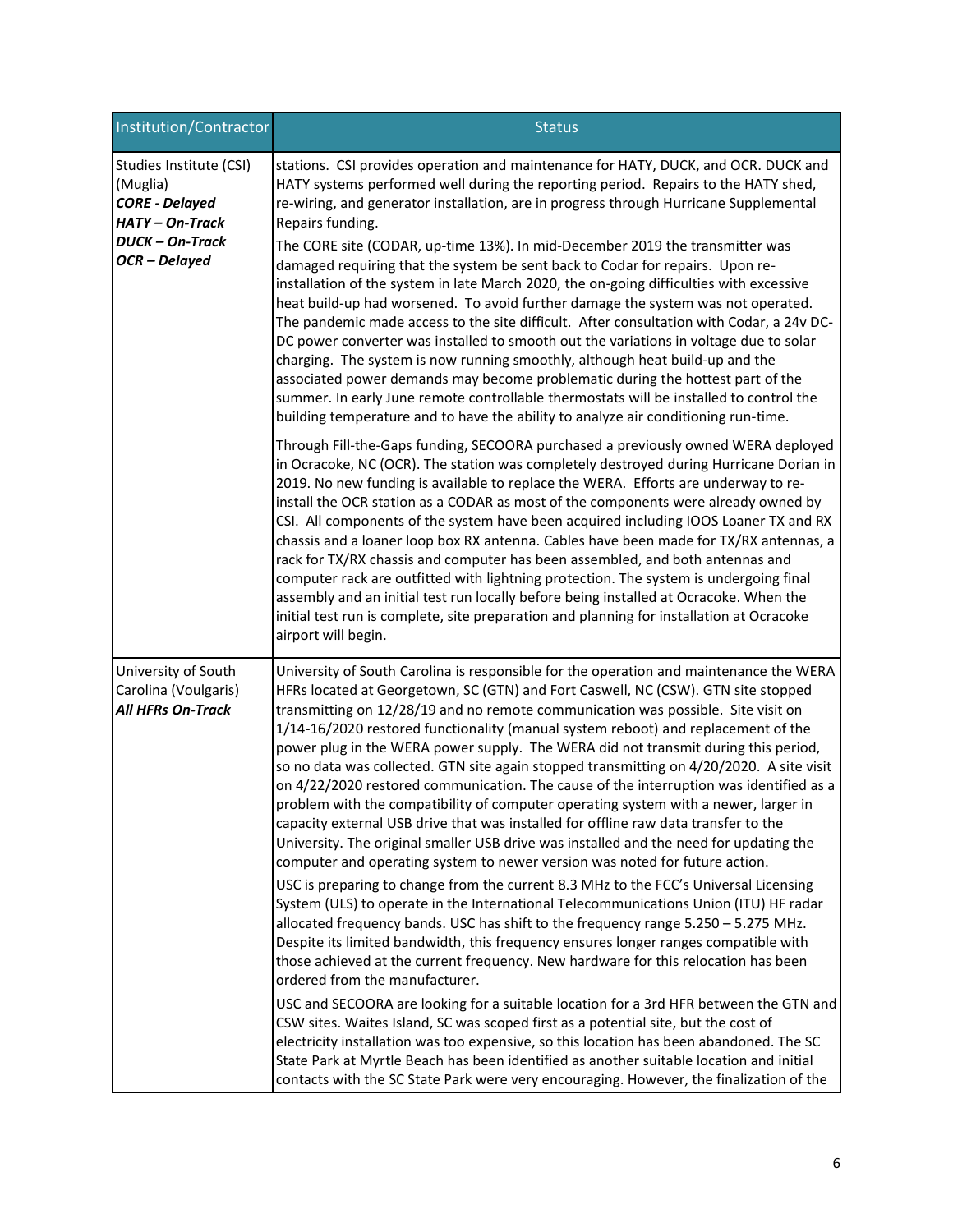| Institution/Contractor | 'Status                                                                                                                   |
|------------------------|---------------------------------------------------------------------------------------------------------------------------|
|                        | site and permitting was interrupted due to COVID-19 and closure of the state<br>government and other travel restrictions. |

# **Milestone B: Maintain in-situ stations along the Carolina and West Florida Shelf (WFS) coasts**

| Institution/<br>Contractor                                                                                                                                             | <b>Status</b>                                                                                                                                                                                                                                                                                                                                                                                                                                                                                                                                                                                                                                                                                                                                                                                                                                                                                                                                                                                                           |     |     |     |                 |                 |  |  |  |
|------------------------------------------------------------------------------------------------------------------------------------------------------------------------|-------------------------------------------------------------------------------------------------------------------------------------------------------------------------------------------------------------------------------------------------------------------------------------------------------------------------------------------------------------------------------------------------------------------------------------------------------------------------------------------------------------------------------------------------------------------------------------------------------------------------------------------------------------------------------------------------------------------------------------------------------------------------------------------------------------------------------------------------------------------------------------------------------------------------------------------------------------------------------------------------------------------------|-----|-----|-----|-----------------|-----------------|--|--|--|
| USF (Weisberg) -<br>Coastal Ocean<br>Monitoring and<br><b>Prediction System</b><br>(COMPS) moorings<br><b>All moorings On Track</b><br>(servicing moorings<br>delayed) | Operations: Three real-time surface moorings (C10, C12, C13) were maintained, along<br>with two non-real-time subsurface moorings (C11 and C15). All data from C11 and C15<br>continue to be uploaded to Research Workspace for data archival and sharing with<br>SECOORA and NCEI. In collaboration with Dr. Kim Yates (USGS) the C12 mooring includes<br>an experimental ocean acidification package; however, USF and USGS are still trying to<br>correct failure points in the system.<br>Along with the SECOORA-funded buoys, USF maintains two additional real time stations.<br>One is the RESTORE Act-funded C21 station, offshore of St Pete Beach, FL. The second is<br>a "pressure point mooring" (C22) located at the southwest corner of the WFS to the<br>northeast of the Dry Tortugas. This mooring was deployed on 6/27/19 through funding<br>from the NASEM Gulf Research Program.<br>The following table indicates up-time percentages for USF real-time moored<br>observations.                     |     |     |     |                 |                 |  |  |  |
|                                                                                                                                                                        |                                                                                                                                                                                                                                                                                                                                                                                                                                                                                                                                                                                                                                                                                                                                                                                                                                                                                                                                                                                                                         | C10 | C12 | C13 | C <sub>21</sub> | C <sub>22</sub> |  |  |  |
|                                                                                                                                                                        | Wind                                                                                                                                                                                                                                                                                                                                                                                                                                                                                                                                                                                                                                                                                                                                                                                                                                                                                                                                                                                                                    | 72% | 95% | 83% | 36%             | 94%             |  |  |  |
|                                                                                                                                                                        | Air Pressure                                                                                                                                                                                                                                                                                                                                                                                                                                                                                                                                                                                                                                                                                                                                                                                                                                                                                                                                                                                                            | 72% | 95% | 83% | 36%             | 94%             |  |  |  |
|                                                                                                                                                                        | Water Temperature                                                                                                                                                                                                                                                                                                                                                                                                                                                                                                                                                                                                                                                                                                                                                                                                                                                                                                                                                                                                       | 72% | 86% | 80% | 17%             | 94%             |  |  |  |
|                                                                                                                                                                        | Salinity (Surface)                                                                                                                                                                                                                                                                                                                                                                                                                                                                                                                                                                                                                                                                                                                                                                                                                                                                                                                                                                                                      | 72% | 86% | 80% | 17%             | 94%             |  |  |  |
|                                                                                                                                                                        | Air Temperature                                                                                                                                                                                                                                                                                                                                                                                                                                                                                                                                                                                                                                                                                                                                                                                                                                                                                                                                                                                                         | 66% | 95% | 83% | 36%             | 94%             |  |  |  |
|                                                                                                                                                                        | <b>Relative Humidity</b>                                                                                                                                                                                                                                                                                                                                                                                                                                                                                                                                                                                                                                                                                                                                                                                                                                                                                                                                                                                                | 66% | 95% | 83% | 36%             | 94%             |  |  |  |
|                                                                                                                                                                        | Longwave Radiation                                                                                                                                                                                                                                                                                                                                                                                                                                                                                                                                                                                                                                                                                                                                                                                                                                                                                                                                                                                                      | 72% | N/A | N/A | N/A             | N/A             |  |  |  |
|                                                                                                                                                                        | <b>Shortwave Radiation</b>                                                                                                                                                                                                                                                                                                                                                                                                                                                                                                                                                                                                                                                                                                                                                                                                                                                                                                                                                                                              | 72% | N/A | N/A | N/A             | N/A             |  |  |  |
|                                                                                                                                                                        | <b>ADCP</b>                                                                                                                                                                                                                                                                                                                                                                                                                                                                                                                                                                                                                                                                                                                                                                                                                                                                                                                                                                                                             | 34% | 66% | 22% | 28%             | 95%             |  |  |  |
|                                                                                                                                                                        | Waves                                                                                                                                                                                                                                                                                                                                                                                                                                                                                                                                                                                                                                                                                                                                                                                                                                                                                                                                                                                                                   | N/A | N/A | N/A | 28%             | N/A             |  |  |  |
|                                                                                                                                                                        | Discussion of low stats: Two general issues were encountered during the reporting<br>period that affected the entire mooring array as a whole. These are 1) ADCP failures<br>caused by a change in the supply chain of quality underwater mate-able cables and<br>connectors; and, 2) disruptions in cruises and service trip schedules due to the COVID<br>pandemic. USF has found a new supplier for underwater mate-able cables and the new<br>cables will be used for the ADCP the next time USF completes a mooring turnaround<br>cruise. Significant disruptions to planned cruises and a closure to all work-related travel<br>have occurred due to the COVID pandemic. The spring mooring turnaround cruise has<br>been postponed until August.<br>Data Management: USF has implemented QARTOD recommended QC test for all near<br>real time data. All archived current, wind, and temperature data (July 1998 - Present)<br>from moorings (C10, C11, C12, C13, C14, C15, C16, C17, C18, C19 and C21) have been |     |     |     |                 |                 |  |  |  |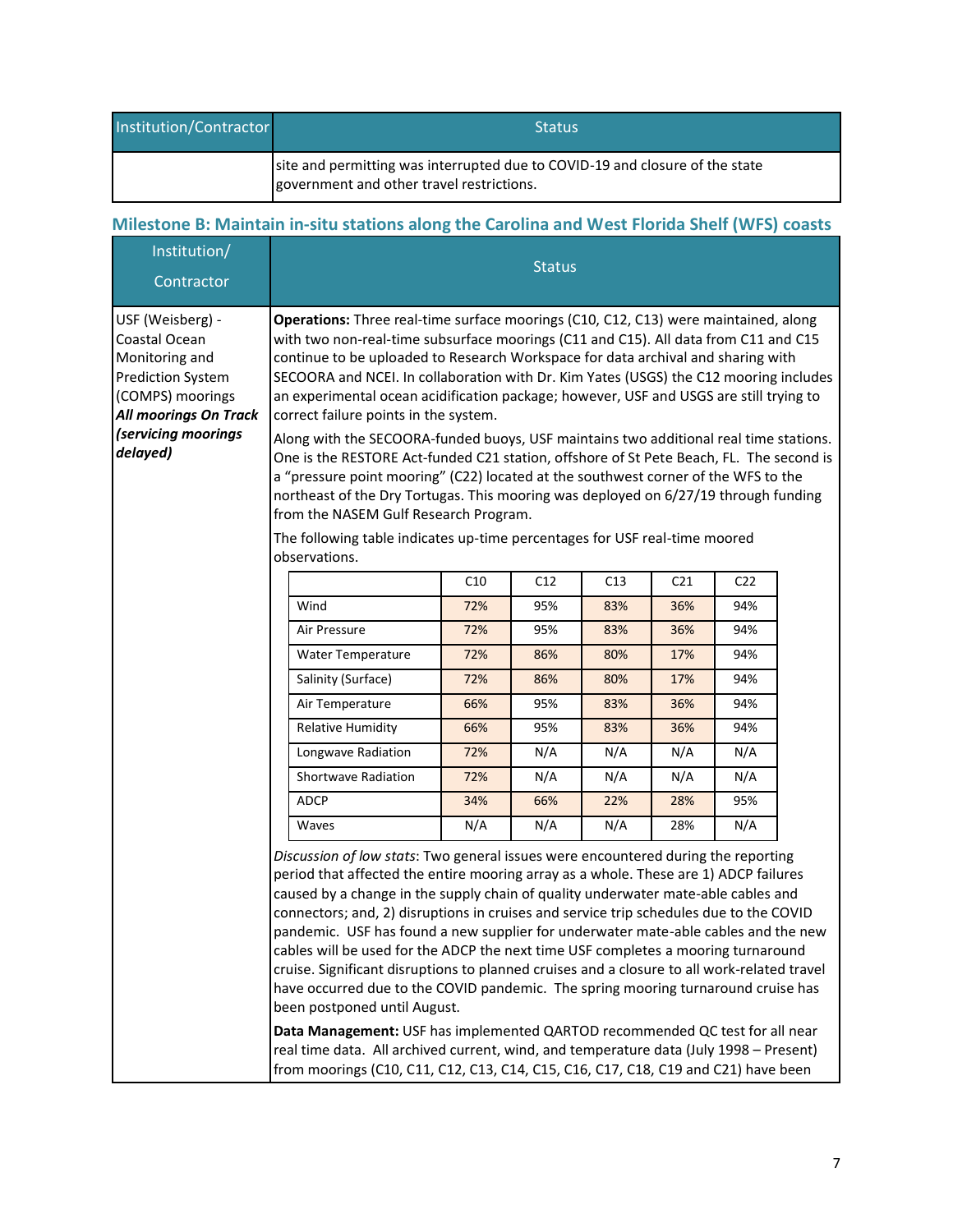| Institution/<br>Contractor                                                                                                                                                                                                                                                                                                                                                                                                                                                                                                                                                                                                                                                                                                                                                                                                                                                                                                                                                                                                                                                                                                                                                            | <b>Status</b>                                                                                                                                                                                                                                                                                                                                                                                                                                                                |                           |                                                                                                                                                                                                                                                                                                                                                                                                                                                                                                                                                                                                                                                                                                                                                                                                                                                                                                                                                                                                                                                                                                            |            |            |            |            |  |
|---------------------------------------------------------------------------------------------------------------------------------------------------------------------------------------------------------------------------------------------------------------------------------------------------------------------------------------------------------------------------------------------------------------------------------------------------------------------------------------------------------------------------------------------------------------------------------------------------------------------------------------------------------------------------------------------------------------------------------------------------------------------------------------------------------------------------------------------------------------------------------------------------------------------------------------------------------------------------------------------------------------------------------------------------------------------------------------------------------------------------------------------------------------------------------------|------------------------------------------------------------------------------------------------------------------------------------------------------------------------------------------------------------------------------------------------------------------------------------------------------------------------------------------------------------------------------------------------------------------------------------------------------------------------------|---------------------------|------------------------------------------------------------------------------------------------------------------------------------------------------------------------------------------------------------------------------------------------------------------------------------------------------------------------------------------------------------------------------------------------------------------------------------------------------------------------------------------------------------------------------------------------------------------------------------------------------------------------------------------------------------------------------------------------------------------------------------------------------------------------------------------------------------------------------------------------------------------------------------------------------------------------------------------------------------------------------------------------------------------------------------------------------------------------------------------------------------|------------|------------|------------|------------|--|
|                                                                                                                                                                                                                                                                                                                                                                                                                                                                                                                                                                                                                                                                                                                                                                                                                                                                                                                                                                                                                                                                                                                                                                                       | uploaded to Axiom's Research Workspace. All necessary metadata for these moorings<br>was created as well.                                                                                                                                                                                                                                                                                                                                                                    |                           |                                                                                                                                                                                                                                                                                                                                                                                                                                                                                                                                                                                                                                                                                                                                                                                                                                                                                                                                                                                                                                                                                                            |            |            |            |            |  |
| USF (Luther) - Coastal<br>tidal & meteorological<br>stations<br>CLB, FHP, SHP On-Track<br>APK-Delayed                                                                                                                                                                                                                                                                                                                                                                                                                                                                                                                                                                                                                                                                                                                                                                                                                                                                                                                                                                                                                                                                                 | Operations: Sites collecting water level and surface meteorological parameters are Big<br>Carlos Pass, Clam Bayou, Fred Howard Park, Aripeka, and Shell Point. A full suite of<br>water quality sensors are operated on the Clam Bayou site in partnership with<br>YSI/Xylem. All sites have been visited in order to conduct routine/preventative<br>maintenance. Unfortunately, site visits have not been possible since mid-March due to<br>COVID-19 travel restrictions. |                           |                                                                                                                                                                                                                                                                                                                                                                                                                                                                                                                                                                                                                                                                                                                                                                                                                                                                                                                                                                                                                                                                                                            |            |            |            |            |  |
|                                                                                                                                                                                                                                                                                                                                                                                                                                                                                                                                                                                                                                                                                                                                                                                                                                                                                                                                                                                                                                                                                                                                                                                       |                                                                                                                                                                                                                                                                                                                                                                                                                                                                              |                           | APK                                                                                                                                                                                                                                                                                                                                                                                                                                                                                                                                                                                                                                                                                                                                                                                                                                                                                                                                                                                                                                                                                                        | <b>CLB</b> | <b>FHP</b> | <b>SHP</b> | <b>BCP</b> |  |
|                                                                                                                                                                                                                                                                                                                                                                                                                                                                                                                                                                                                                                                                                                                                                                                                                                                                                                                                                                                                                                                                                                                                                                                       |                                                                                                                                                                                                                                                                                                                                                                                                                                                                              | <b>Water Level</b>        | 50%                                                                                                                                                                                                                                                                                                                                                                                                                                                                                                                                                                                                                                                                                                                                                                                                                                                                                                                                                                                                                                                                                                        | 97%        | 99%        | 99%        | 93%        |  |
|                                                                                                                                                                                                                                                                                                                                                                                                                                                                                                                                                                                                                                                                                                                                                                                                                                                                                                                                                                                                                                                                                                                                                                                       |                                                                                                                                                                                                                                                                                                                                                                                                                                                                              | Air Temperature           | 50%                                                                                                                                                                                                                                                                                                                                                                                                                                                                                                                                                                                                                                                                                                                                                                                                                                                                                                                                                                                                                                                                                                        | 99%        | 99%        | 99%        | 93%        |  |
|                                                                                                                                                                                                                                                                                                                                                                                                                                                                                                                                                                                                                                                                                                                                                                                                                                                                                                                                                                                                                                                                                                                                                                                       |                                                                                                                                                                                                                                                                                                                                                                                                                                                                              | Air Pressure              | 50%                                                                                                                                                                                                                                                                                                                                                                                                                                                                                                                                                                                                                                                                                                                                                                                                                                                                                                                                                                                                                                                                                                        | 99%        | 99%        | 99%        | 93%        |  |
|                                                                                                                                                                                                                                                                                                                                                                                                                                                                                                                                                                                                                                                                                                                                                                                                                                                                                                                                                                                                                                                                                                                                                                                       |                                                                                                                                                                                                                                                                                                                                                                                                                                                                              | <b>Relative Humidity</b>  | 50%                                                                                                                                                                                                                                                                                                                                                                                                                                                                                                                                                                                                                                                                                                                                                                                                                                                                                                                                                                                                                                                                                                        | 99%        | 99%        | 0%         | 93%        |  |
|                                                                                                                                                                                                                                                                                                                                                                                                                                                                                                                                                                                                                                                                                                                                                                                                                                                                                                                                                                                                                                                                                                                                                                                       |                                                                                                                                                                                                                                                                                                                                                                                                                                                                              | Wind (Gust, Speed, Dir)   | 50%                                                                                                                                                                                                                                                                                                                                                                                                                                                                                                                                                                                                                                                                                                                                                                                                                                                                                                                                                                                                                                                                                                        | 99%        | 99%        | 99%        | 93%        |  |
|                                                                                                                                                                                                                                                                                                                                                                                                                                                                                                                                                                                                                                                                                                                                                                                                                                                                                                                                                                                                                                                                                                                                                                                       |                                                                                                                                                                                                                                                                                                                                                                                                                                                                              | Surface Water Temperature | 50%                                                                                                                                                                                                                                                                                                                                                                                                                                                                                                                                                                                                                                                                                                                                                                                                                                                                                                                                                                                                                                                                                                        | 97%        | N/A        | 99%        | 93%        |  |
|                                                                                                                                                                                                                                                                                                                                                                                                                                                                                                                                                                                                                                                                                                                                                                                                                                                                                                                                                                                                                                                                                                                                                                                       |                                                                                                                                                                                                                                                                                                                                                                                                                                                                              | Precipitation             | 0%                                                                                                                                                                                                                                                                                                                                                                                                                                                                                                                                                                                                                                                                                                                                                                                                                                                                                                                                                                                                                                                                                                         | 99%        | 99%        | 99%        | 93%        |  |
|                                                                                                                                                                                                                                                                                                                                                                                                                                                                                                                                                                                                                                                                                                                                                                                                                                                                                                                                                                                                                                                                                                                                                                                       | information now. The Aripeka site will be the next priority for leveling.                                                                                                                                                                                                                                                                                                                                                                                                    |                           | Discussion of Low Statistics: The Aripeka site did not report from Jan. 6 to Mar. 4 due to<br>problems with the GOES transmitter. The GOES transmitter stopped working again in<br>late April. USF staff have been unable to repair the site now due to COVID-19. The Shell<br>Point humidity sensor failed and USF has been unable to swap out the sensor.<br>Station Leveling: Connecting water level measurements to standard vertical elevation<br>reference levels, particularly the North American Vertical Datum of 1988 (NAVD88), is<br>very important to (i) check the long-term stability of the water level sensor system (i.e.,<br>did the sensor elevation shift or settle over time); and, (ii) to compare the water level at<br>different sites to each other and to elevation of land-based infrastructure. USF is<br>working with Air-Sea Measurement Systems (ASMS) for tide gauge maintenance and<br>leveling. Leveling of the Big Carlos Pass and Clam Bayou sites was conducted in late April<br>2020, covered under the Hurricane Supplemental funding. ASMS is processing the datum |            |            |            |            |  |
| Operations: UNCW operates 9 moorings in NC and SC coastal waters. Buoy statistics for<br>University of North<br>Carolina - Wilmington<br>the reporting period are below. Note that ILM2, LEJ3, and SUN2 have co-located<br>(UNCW) (Leonard) -<br>WaveRider buoys (i.e. 2 moorings on station) that provide spectral wave data and water<br>Coastal Ocean<br>temperature.<br>Research and<br>SUN2WAVE: Due to ongoing difficulties and delays associated with the repair of the<br><b>Monitoring Program</b><br>Teledyne NEMO ADCPs, CORMP will no longer support an ADCP and NEMO at the SUN2<br>(CORMP) mooring<br>location. Technicians secured a "loaner" Datawell Waverider buoy from CDIP and<br>network<br>deployed it at the SUN2 site on 6/13/19 so that wave data continues to be provided.<br><b>All stations On-Track</b><br>CORMP deployed a new Nexsens CB-650 buoy equipped with an SVS-603 wave sensor<br>near the Waverider in order to evaluate the data quality of the Nexsens system. The<br>Nexsens CB-650 buoy was recovered on Mar. 10 due to a power supply malfunction. The<br>system has been repaired and streamlined, and the SVS-603 inertial wave sensor |                                                                                                                                                                                                                                                                                                                                                                                                                                                                              |                           |                                                                                                                                                                                                                                                                                                                                                                                                                                                                                                                                                                                                                                                                                                                                                                                                                                                                                                                                                                                                                                                                                                            |            |            |            |            |  |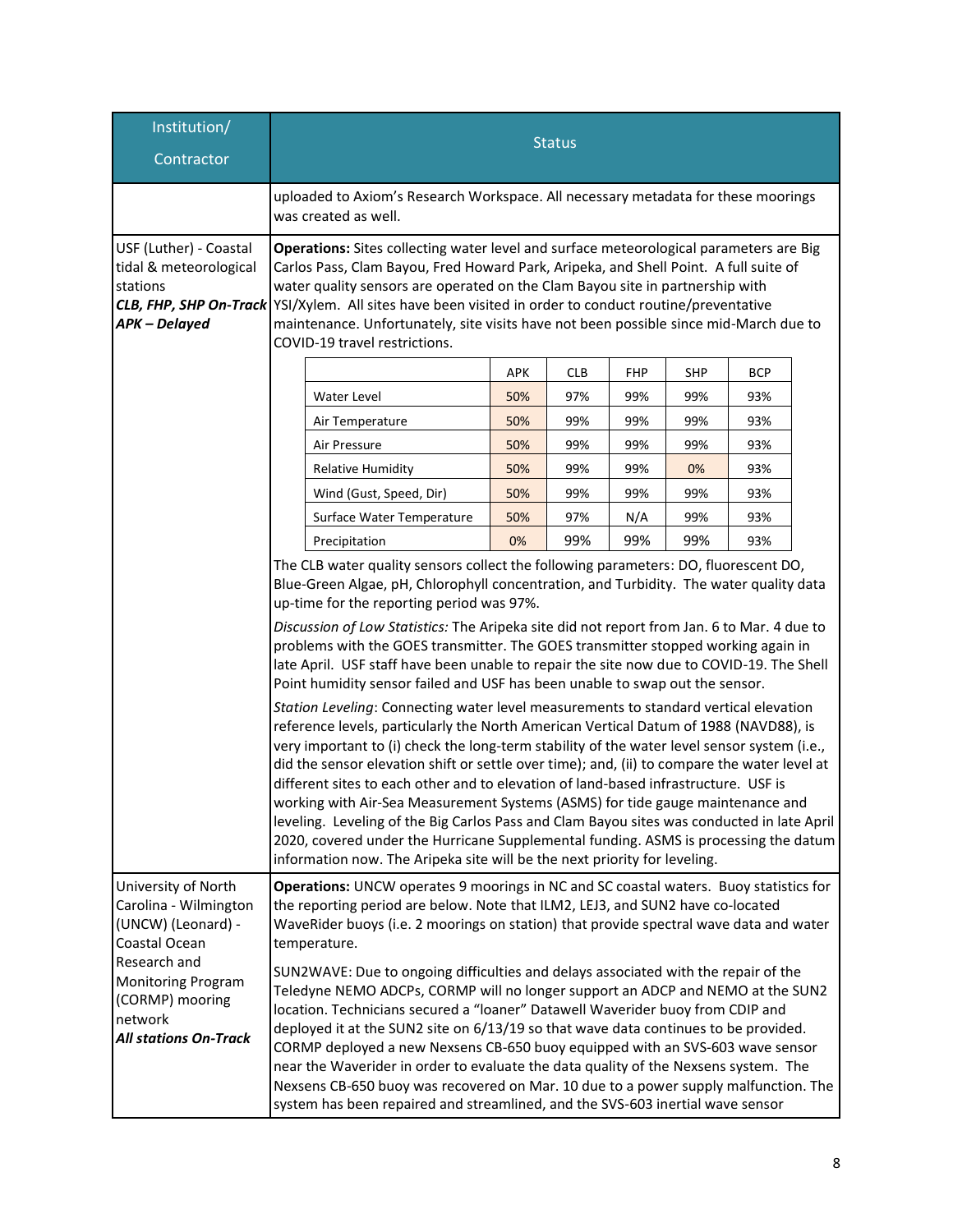| Institution/<br>Contractor |                                                                                                                                                                                                                                                                                                                                                                                                                                                                                                                                                                                         |      | <b>Status</b> |      |                  |      |      |
|----------------------------|-----------------------------------------------------------------------------------------------------------------------------------------------------------------------------------------------------------------------------------------------------------------------------------------------------------------------------------------------------------------------------------------------------------------------------------------------------------------------------------------------------------------------------------------------------------------------------------------|------|---------------|------|------------------|------|------|
|                            | received a firmware upgrade that will allow a better integration of the buoy hull<br>characteristics. CORMP plans to re-deploy the buoy as soon as a larger research ship is<br>available (COVID is causing delays in ship availability). The borrowed CDIP waverider<br>buoy will be recovered at that time. All telemetry and datalogging features on the new<br>Nexsens buoy are maintained by CORMP technicians and the data will be run through all<br>applicable QARTOD tests.                                                                                                    |      |               |      |                  |      |      |
|                            |                                                                                                                                                                                                                                                                                                                                                                                                                                                                                                                                                                                         | ILM2 | ILM3          | LEJ3 | SUN <sub>2</sub> | CAP2 | FRP2 |
|                            | Air Temperature                                                                                                                                                                                                                                                                                                                                                                                                                                                                                                                                                                         | 100% | 57%           | 94%  | 100%             | 100% | 81%  |
|                            | Air Pressure                                                                                                                                                                                                                                                                                                                                                                                                                                                                                                                                                                            | 100% | 89%           | 94%  | 100%             | 100% | 81%  |
|                            | Wind Speed, Gust, Direction                                                                                                                                                                                                                                                                                                                                                                                                                                                                                                                                                             | 100% | 100%          | 94%  | 100%             | 100% | 81%  |
|                            | Salinity                                                                                                                                                                                                                                                                                                                                                                                                                                                                                                                                                                                | 98%  | 100%          | 94%  | 100%             | 100% | 66%  |
|                            | Surface Water Temperature                                                                                                                                                                                                                                                                                                                                                                                                                                                                                                                                                               | 99%  | 100%          | 94%  | 100%             | 100% | 55%  |
|                            | Waves (co-located buoys)                                                                                                                                                                                                                                                                                                                                                                                                                                                                                                                                                                | 100% | N/A           | 100% | 100%             | N/A  | N/A  |
|                            | Discussion of Low Buoy Statistics:<br>FRP2: The buoy was replaced during the March 2020 RV Savannah cruise. After<br>deployment, the inductive communications link between the buoy and the CTD<br>exhibited problems. In late April 2020, the buoy began to experience power system<br>problems and ceased reporting. GPS tracking is still functional, and the buoy is onsite.<br>Two trips to repair the buoy in April and May failed due to mechanical issues on the<br>small boat that the technicians were using to access the mooring. A third trip is planned<br>for June 2020. |      |               |      |                  |      |      |
|                            | ILM3: In late February 2020, both air temperature sensors on the buoy failed. Both<br>barometric pressure sensors showed some degradation beginning in late April. Due to<br>weather, other scheduled operations, and field work restrictions due to COVID-19, this<br>sensor was not replaced until May 12, 2020.                                                                                                                                                                                                                                                                      |      |               |      |                  |      |      |
|                            | Data Management: Bottom temperature, salinity and water column current data from<br>the non-real time bottom frame in Onslow Bay (OB27) are uploaded to Research<br>Workspace every 6-months for inclusion on the SECOORA data portal.                                                                                                                                                                                                                                                                                                                                                  |      |               |      |                  |      |      |
|                            | <b>Partner activities: CORMP continues to work with FACT to maintain the VEMCO acoustic</b><br>receivers on the three Onslow Bay buoys and OB27. VEMCOs are downloaded and<br>cleaned during scheduled mooring maintenance; data are submitted to the FACT node.                                                                                                                                                                                                                                                                                                                        |      |               |      |                  |      |      |

## **Milestone C: Maintain the sensors on NOAA GRNMS buoy**

| <b>Institution/Contractor</b>                                                                                                                          | <b>Status</b>                                                                                                                                                                                                                                                                                                                                                                                                                                                                                                                                                                                                                                                                                                                                                             |
|--------------------------------------------------------------------------------------------------------------------------------------------------------|---------------------------------------------------------------------------------------------------------------------------------------------------------------------------------------------------------------------------------------------------------------------------------------------------------------------------------------------------------------------------------------------------------------------------------------------------------------------------------------------------------------------------------------------------------------------------------------------------------------------------------------------------------------------------------------------------------------------------------------------------------------------------|
| to NOAA's Ocean<br>Acidification Program,<br>NDBC Gray's Reef<br><b>National Marine</b><br>Sanctuary (GRNMS)<br>NDBC ID #41008 buoy<br><b>On-Track</b> | UGA (Noakes) – Support <b>  Operations</b> : During this reporting period, the MAPCO2 sensor on the Gray's Reef Buoy<br>has been reporting at 100% of the time; however, the Seabird and SAMI-pH sensors,<br>typically mounted under the buoy, are not currently installed. The sensors were<br>removed during the buoy visit in November 2019 and could not be immediately serviced<br>and reinstalled due to weather conditions and vessel issues. Additionally, Gray's Reef<br>National Marine Sanctuary has been without a working vessel due to COVID restrictions.<br>Once the vessels are operational again (July or Aug 2020), the project team plans to visit<br>the buoy sometime to replace all the MAPCO2 components and the Seabird and SAMI-<br>pH sensors. |
|                                                                                                                                                        | NOAA OAP requested that UGA investigate design concepts to streamline instrument<br>deployment on the NDBC 3-meter buoys; specifically, to find ways to eliminate the need                                                                                                                                                                                                                                                                                                                                                                                                                                                                                                                                                                                                |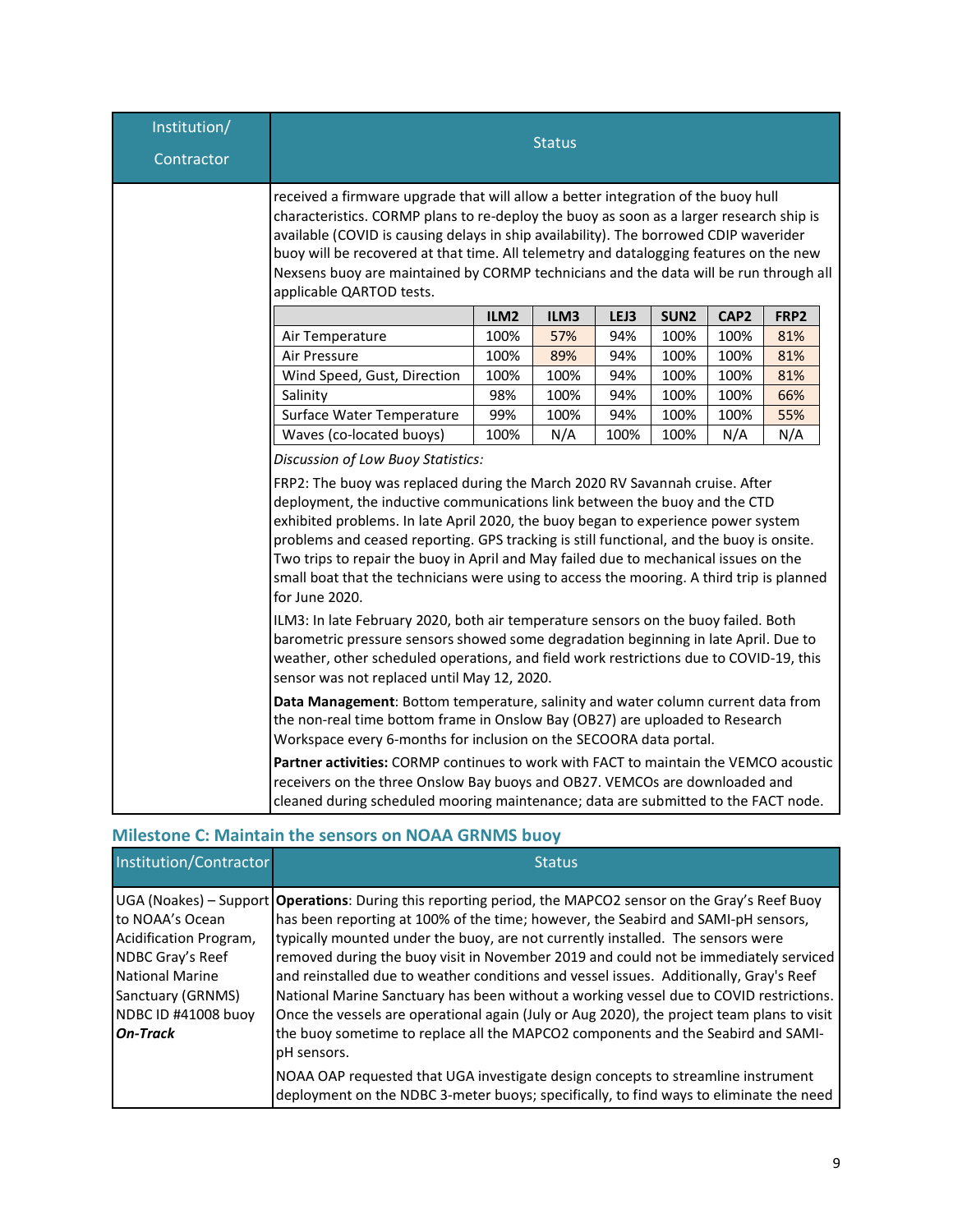| Institution/Contractor | <b>Status</b>                                                                                                                                                                                                                                                                                                                                                                                                                                                                                                                                                                                                                                                                                                                                                                                                                                                                                                                                                                                                                                                                                                              |
|------------------------|----------------------------------------------------------------------------------------------------------------------------------------------------------------------------------------------------------------------------------------------------------------------------------------------------------------------------------------------------------------------------------------------------------------------------------------------------------------------------------------------------------------------------------------------------------------------------------------------------------------------------------------------------------------------------------------------------------------------------------------------------------------------------------------------------------------------------------------------------------------------------------------------------------------------------------------------------------------------------------------------------------------------------------------------------------------------------------------------------------------------------|
|                        | for divers to manually install/remove instruments from under the buoy. The design for<br>the new sensor deployment has continued with the construction of a benchtop model<br>for testing. The team designed a deployment chassis for each of the sensors. The next<br>phase of this project is to determine exactly where on the 3-m buoy the deployment<br>tubes can be installed. The chassis will have to fit through the deployment tube and<br>suspend below the buoy hull so that sensors can take measurements. Considerations for<br>deployment tube locations include both buoy hull construction and tower height<br>limitations. The instruments as installed in the chassis are approximately 175 cm in<br>length so will require sufficient height to clear the SCOOP tower mounted on the buoy.<br>Overall weight for the total instrument package including the deployment tube that is<br>welded to the buoy must also be taken into consideration for proper buoy balance.<br>Each package weighs approximately 47 kg so must be positioned to offset current items<br>previously installed on the buoy. |

## **Goal 3: Begin to address geographic gaps in observations**

# **Milestone A: Establish a regional glider observatory in the South Atlantic Bight (SAB)**

| <b>Institution/Contractor</b>                                                                                                | <b>Status</b>                                                                                                                                                                                                                                                                                                                                                                                                                                                                                                                     |
|------------------------------------------------------------------------------------------------------------------------------|-----------------------------------------------------------------------------------------------------------------------------------------------------------------------------------------------------------------------------------------------------------------------------------------------------------------------------------------------------------------------------------------------------------------------------------------------------------------------------------------------------------------------------------|
| UGA SkIO (Edwards)<br>North Carolina State<br>University (NCSU, He)<br>UNC-CH (Seim)<br>USF (Lembke)<br>Georgia Institute of | The glider team conducted regular maintenance on all gliders, including an intensive<br>session in Jan. 2020, in which software was upgraded on Franklin, Angus, and the glider<br>simulator Sandgnat. Additional maintenance for the SECOORA glider Franklin included<br>conducting thorough glider checklists, updating mission software in shore-side and<br>glider archives, simulated missions, and documentation of the glider status and<br>procedures used.                                                               |
| Technology (GIT, Zhang)<br><b>Glider operations On-</b><br><b>Track</b>                                                      | SkIO technicians conducted significant testing on the G1 glider Pelagia, on loan from<br>UNCW, which suffered a digifin malfunction. Extensive lab testing revealed no major<br>mechanical malfunctions, and based on advice from the manufacturer and<br>collaborators, the glider's missions and mission parameters were adjusted. The glider<br>was planned to be deployed for a short testing mission in March 2020 but delays due to<br>COVID limited time in the lab, pushing the mission back to June 2020.                |
|                                                                                                                              | Operations: The USF glider Bass completed a 24-day mission from Feb. 3 to Feb. 27.<br>Bass was deployed off Cape Canaveral, with the help of NASA partner Eric Reyier, with<br>recovery off of GA. Access to data and visualizations.                                                                                                                                                                                                                                                                                             |
|                                                                                                                              | Navy-SURTASS glider mission: In addition to the SECOORA-funded activities, SkIO<br>conducted two externally funded glider deployments (Angus, Mar. 18 - Apr. 11 and Apr.<br>21 - May 14; near Gray's Reef National Marine Sanctuary) for soundscape evaluation in<br>marine protected areas. Angus collected acoustic data via integrated Vemco units and a<br>SoundTrap (passive acoustic) mounted along its forward section. Data from both<br>deployments were contributed to the DAC and are available on the SECOORA portal. |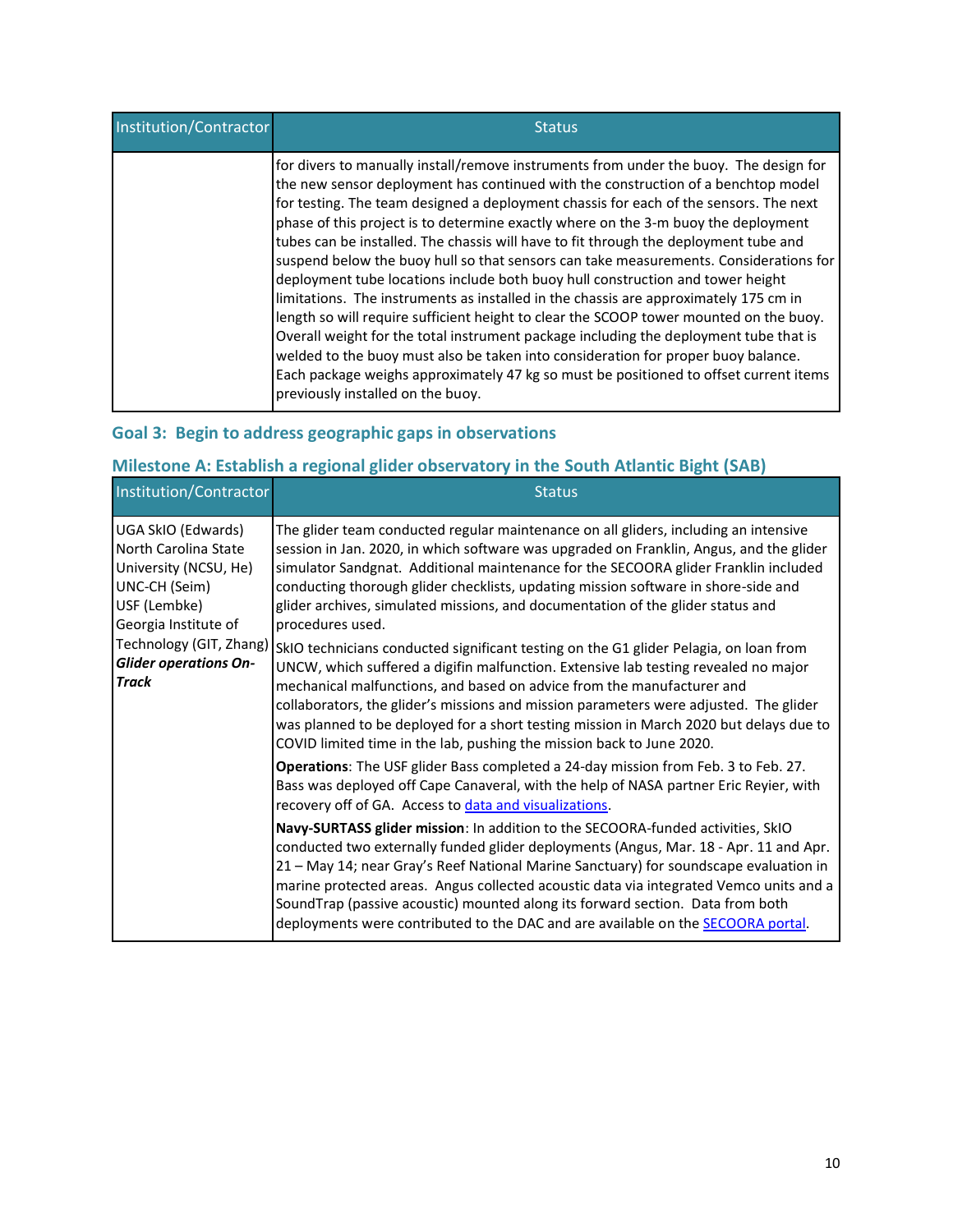## **Milestone B: Install a new coastal water quality and meteorological station in Charleston Harbor, SC:**

| Institution/Contractor                                                                                        | <b>Status</b>                                                                                                                                                                                                                                                                                                                                                                                                                                                                                                                                                                                                                                             |
|---------------------------------------------------------------------------------------------------------------|-----------------------------------------------------------------------------------------------------------------------------------------------------------------------------------------------------------------------------------------------------------------------------------------------------------------------------------------------------------------------------------------------------------------------------------------------------------------------------------------------------------------------------------------------------------------------------------------------------------------------------------------------------------|
| South Carolina<br>Department of Natural<br>Resources (Sanger)<br><b>Charleston Harbor -</b><br><b>Delayed</b> | The Charleston Harbor station remains non-operational. PI Sanger has been given<br>permission by SC DNR Marine Resources Division to move the instrumentation to an<br>upstream location on SC DNR property at Fort Johnson. This site is more protected and<br>the likelihood of being hit by a vessel is reduced. Environmental Compliance paperwork<br>for the new site is complete. Instrument deployment and testing was conducted at the<br>new site from Feb. 27 to Mar. 13. Due to COVID, SC DNR are working remotely so testing<br>has ceased. It is hoped that the YSI can be deployed in its new location during the next<br>reporting period. |

## **Goal 4: Continue delivery of operational model forecasts and products to serve priority users**

## **Milestone A: Enhance and operate a Coupled Marine Environmental Assessment and Prediction System for the SE**

| Institution/Contractor                                         | <b>Status</b>                                                                                                                                                                                                                                                                                                                                                                                                                                                                                                                                                                                                                                                                                                                                                                                                                                                                                                                                                                                                                                                                                                                                                                                                                                                                                                                                                                                           |
|----------------------------------------------------------------|---------------------------------------------------------------------------------------------------------------------------------------------------------------------------------------------------------------------------------------------------------------------------------------------------------------------------------------------------------------------------------------------------------------------------------------------------------------------------------------------------------------------------------------------------------------------------------------------------------------------------------------------------------------------------------------------------------------------------------------------------------------------------------------------------------------------------------------------------------------------------------------------------------------------------------------------------------------------------------------------------------------------------------------------------------------------------------------------------------------------------------------------------------------------------------------------------------------------------------------------------------------------------------------------------------------------------------------------------------------------------------------------------------|
| NCSU (He) - Support<br>and enhance SABGOM<br>model<br>On-Track | The project team is on-track with modeling efforts. The team maintains the SABGOM<br>and CNAPS ocean prediction systems, providing time- and space-continuous regional<br>marine environment predictions on a user-interactive web portal. The team has<br>assimilated the following data, which has reduced model errors when hindcasting<br>regional conditions: satellite sea surface height, sea surface temperature, in situ<br>temperature, salinity profiles from ships, Argo floats, and gliders. The team Is exploring<br>use of Amazon Web Service (AWS) cloud computing to run DA nowcast/forecast as it is<br>very computing and time intenstiv3 to run on university infrastructure. Model skill<br>assessments are still underway. Independent data involved in this effort include fixed-<br>location time series data (pressure, temperature, salinity, and velocity time series) from<br>coastal tide gauges and moorings, as well as surface currents measured HF Radar.<br>Finally, NCSU is making contributions to the draft of the Southeast Ecosystem Status<br>Report, led by Kevin Craig (NOAA). NCSU's contribution includes providing detailed<br>analyses of long-term variations in key regional marine environmental parameters (e.g.<br>SST, Chl-a, upwelling index, the Gulf Stream transport and positions). The final version of<br>the report is due the end of July. |

## **Milestone B: Operate the WFS FVCOM ocean model**

| Institution/Contractor            | <b>Status</b>                                                                                                                                                                                                                                                                                                                                                          |
|-----------------------------------|------------------------------------------------------------------------------------------------------------------------------------------------------------------------------------------------------------------------------------------------------------------------------------------------------------------------------------------------------------------------|
| USF (Weisberg)<br><b>On-Track</b> | Real time data and model simulations are publicly available on the internet<br>(http://ocgweb.marine.usf.edu and the SECOORA web site), and are transmitted via<br>THREDDS server to NOAA GOODS. Output from the West Florida Shelf Coastal Ocean<br>Model (WFCOM) and high-resolution Tampa Bay Coastal Ocean Model (TBCOM) are also<br>available via THREDDS server. |
|                                   | USF works with Florida Fish and Wildlife Research Institute (FWRI) on HABs tracking and<br>modeling. USF provides short-term predictions consisting of a 1 day hindcast and 3.5<br>days forecast of the red tide trajectories for both near surface and near bottom water<br>columns. See FWRI update for HABS tracking and forecasting activities.                    |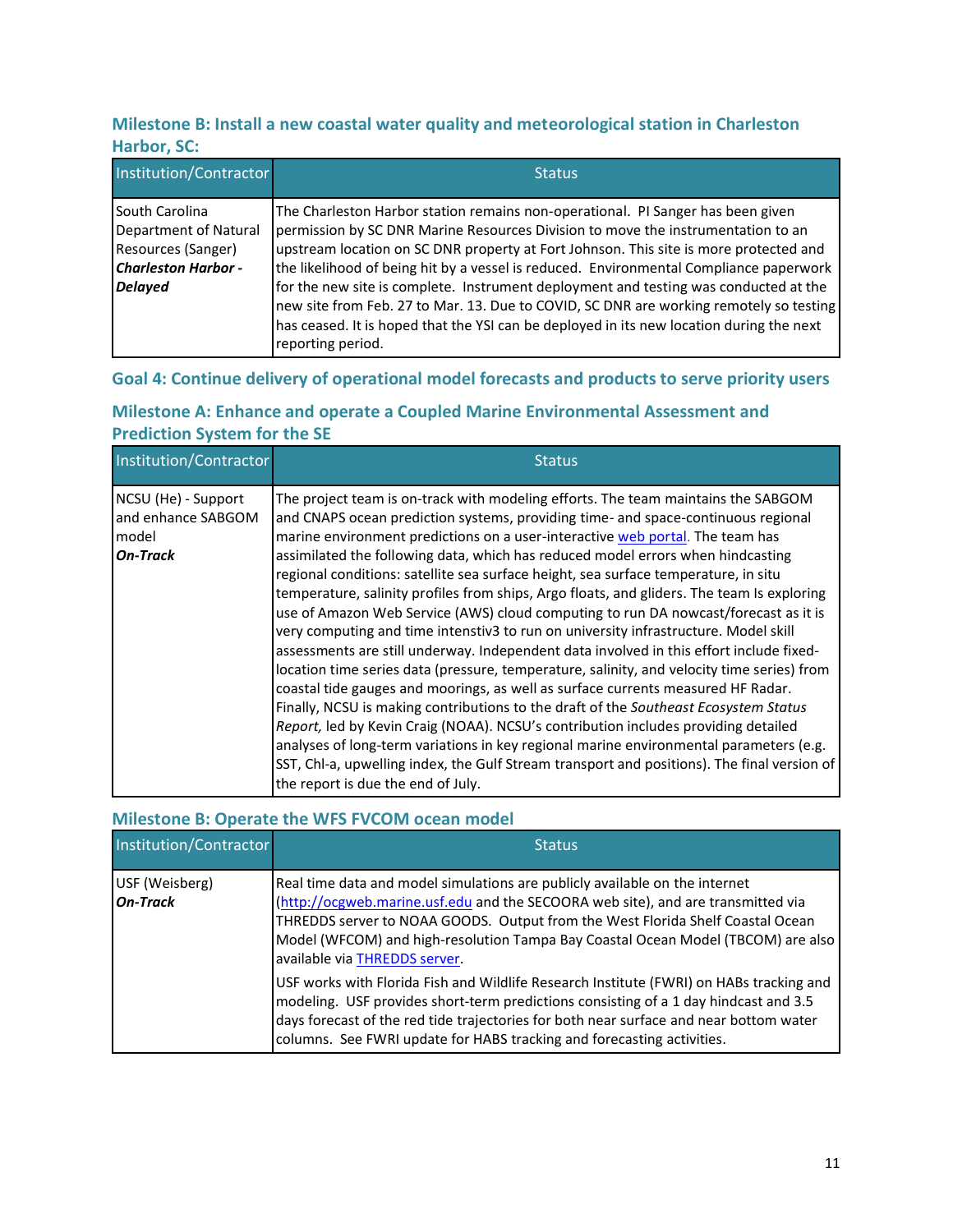## **Milestone C: Provide an early warning system for swimming beach and shellfish harvesting waters**

| Institution/Contractor          | <b>Status</b>                                                                                                                                                                                                                                                                                                                                                                                                                                                                                                                                                                                                                                 |
|---------------------------------|-----------------------------------------------------------------------------------------------------------------------------------------------------------------------------------------------------------------------------------------------------------------------------------------------------------------------------------------------------------------------------------------------------------------------------------------------------------------------------------------------------------------------------------------------------------------------------------------------------------------------------------------------|
| USC (Porter)<br><b>On-Track</b> | The project team continues to maintain the platform howsthebeach.org and provide<br>public access to daily estimates of swimming beach bacteria levels for Myrtle Beach, SC,<br>Sarasota, FL, Charleston, SC, and Kill Devil Hills, NC. In addition, detailed daily reports are<br>provided to interested beach managers and public health officials in SC and FL. The team<br>also developed http://howsmyscriver.org for the Saluda River Monitoring Coalition.                                                                                                                                                                             |
|                                 | A new project with the City of Folly Beach, SC (https://howsfollybeach.org/follybeach)<br>provides site-specific water quality data and nowcasts for both the swimming beaches<br>on the Atlantic Ocean side of the island and the shellfish harvesting waters of Folly River<br>on the backside of the island. The team is working with the SECOORA WebCAT project<br>to integrate video feeds from the Folly Beach Pier (swimming beach side of the island)<br>with automated feature extraction algorithms to identify and summarize beach<br>utilization (person counts) during times of weather, currents and water quality<br>warnings. |
|                                 | Using validated design and science communication elements, the project team is re-<br>designing the How's the Beach website and app in collaboration with the NIEHS Center<br>for Oceans and Human Health and Climate Change Interactions (OHHC2I) Community<br>Engagement Core. The team will evaluate user experience, continue making updates,<br>and make the site available through SECOORA.                                                                                                                                                                                                                                             |

## **Milestone D: Optimize and enhance the SECOORA Marine Weather Portal (MWP)**

| Institution/Contractor                                                                | <b>Status</b>                                                                                              |
|---------------------------------------------------------------------------------------|------------------------------------------------------------------------------------------------------------|
| SECOORA (Dorton),<br><b>Second Creek</b><br>Consulting (Galvarino)<br><b>Complete</b> | The MWP is hosted on the SECOORA website: http://mwp.secoora.org/. No new<br>updates to MWP are occurring. |

## **Milestone E: Python Data Analysis Tools for Oceanographic Services**

| Institution/Contracto                         | <b>Status</b>                                                                                                                                                            |
|-----------------------------------------------|--------------------------------------------------------------------------------------------------------------------------------------------------------------------------|
|                                               |                                                                                                                                                                          |
| Independent<br>Contractor, Filipe Pires       | Activities conducted fall into three areas of work. 1. Assist in development of IOOS.us<br>Documentation and Demonstration sub-pages; 2. Support current and continue    |
| Alvarenga Fernandes,<br>Oceanographer, Brazil | developing software packages to IOOS; and, 3. Ensure software deployment via conda-<br>forge packages and updates. All work is reviewed by the IOOS program office. Full |
| <b>On-Track</b>                               | details, listing accomplishments this period, are found in Appendix A.                                                                                                   |

## **Milestone F: Special Projects**

| Institution/Contractor              | <b>Status</b>                                                                                                                                                                                                                                                                                                              |
|-------------------------------------|----------------------------------------------------------------------------------------------------------------------------------------------------------------------------------------------------------------------------------------------------------------------------------------------------------------------------|
| Unmanned Aircraft<br><b>Delayed</b> | Due to COVID-19, SECOORA, in conjunction with NOAA SECART and CariCOOS, had to<br>System (UAS) workshop cancel the UAS technology workshop that was to be hosted in Beaufort, NC, March 31 -<br>April 2, 2020. The planning committee is discussing alternatives, including a virtual<br>workshop or a traveling workshop. |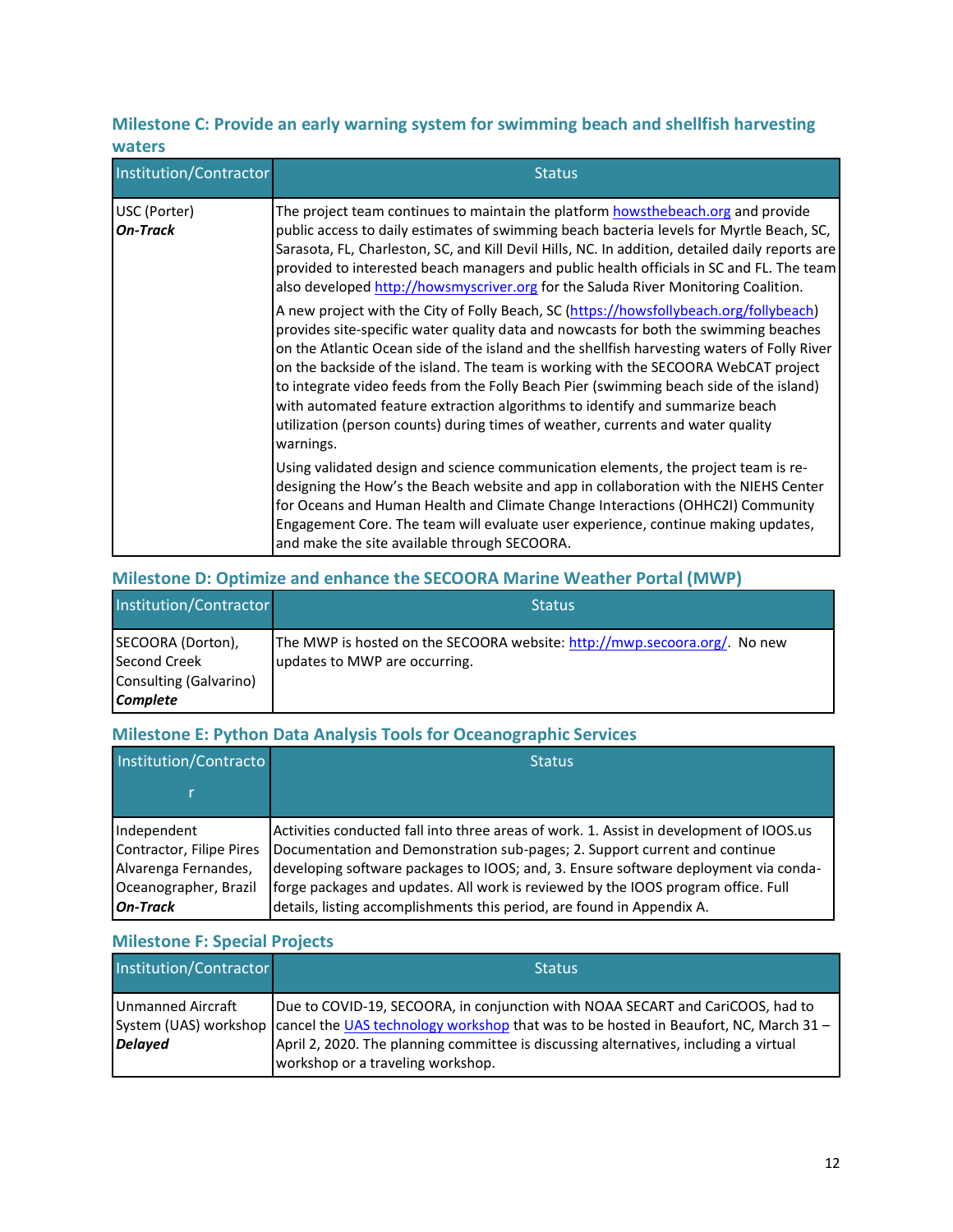| Institution/Contractor                           | <b>Status</b>                                                                                                                                                                                                                                                                                                                                                                                                                                                                                                                                                                                                                                                                                                                                                                                                                                                                                                                                                                                                                                                                                                                                                                                                                                                                                                                                                                                                                                                                                                                                                                                                                                                                                                                                                                                                                                                                                                                                                                                                                                                                                                                                                                                               |
|--------------------------------------------------|-------------------------------------------------------------------------------------------------------------------------------------------------------------------------------------------------------------------------------------------------------------------------------------------------------------------------------------------------------------------------------------------------------------------------------------------------------------------------------------------------------------------------------------------------------------------------------------------------------------------------------------------------------------------------------------------------------------------------------------------------------------------------------------------------------------------------------------------------------------------------------------------------------------------------------------------------------------------------------------------------------------------------------------------------------------------------------------------------------------------------------------------------------------------------------------------------------------------------------------------------------------------------------------------------------------------------------------------------------------------------------------------------------------------------------------------------------------------------------------------------------------------------------------------------------------------------------------------------------------------------------------------------------------------------------------------------------------------------------------------------------------------------------------------------------------------------------------------------------------------------------------------------------------------------------------------------------------------------------------------------------------------------------------------------------------------------------------------------------------------------------------------------------------------------------------------------------------|
| OTT Biology pilot<br>projects<br><b>On-track</b> | Beginning in 2018, SECOORA, Axiom, SC DNR, and SAFMC have worked together to<br>migrate a subset of the SEAMAP-SA surveys from the seamap.org portal to the SECOORA<br>data portal. The goal of this project is to increase user interoperability and responsive<br>system management over the current seamap.org system. During this performance<br>period the following activities were completed to continue the development towards an<br>operational system:<br>Data processing and preview of a subset of fish abundance, specimen, and fish<br>length distribution data for two species in the <b>SECOORA</b> data portal map and in an<br>example data view for discovery of data patterns.<br>Completed the data transformation, post-processing, and visualization of the reef<br>$\bullet$<br>fish abundance dataset from 1979-2019 for 325 species. Visualizations were<br>completed for fish count, length, abundance, and associated physical environment<br>measurements. The data layer is accessible through the SECOORA data portal map<br>and an example data view highlights how the system can be used for discovery of<br>data patterns. Axiom completed two iterations of the visualization based on<br>feedback from the data providers and updates to their database export format.<br>Created a prototype visualization of a <b>hydrocast</b> data deployment in a dedicated<br>$\bullet$<br>platform page in the SECOORA data catalog.<br>Transformed data and metadata to Darwin Core format in the Research Workspace.<br>$\bullet$<br>Met with the SEAMAP researchers in May 2020 to review data visualizations,<br>$\bullet$<br>receive feedback, and discuss a strategy for revising the Reef Fish dataset<br>visualization and building out a user report query system.<br>Completed technical scoping for the EAV database schema map using the existing<br>$\bullet$<br>supplied data, including a reporting system for user metrics, user report<br>queries/requests, and exporting or querying data for inclusion in the visualization<br>system. A prototype version of the reporting system will be made available to<br>SEAMAP in July 2020 for feedback/revisions. |
| OTN/ATN<br><b>On-Track</b>                       | SECOORA contracts with Joy Young, Fisheries Data Solutions and Chris Kalinowsky,<br>Georgia Department of Natural Resources, in support of ATN. Progress reports from<br>Young and Kalinowsky have been submitted to the IOOS ATN manager. These reports<br>are included in Appendix B.                                                                                                                                                                                                                                                                                                                                                                                                                                                                                                                                                                                                                                                                                                                                                                                                                                                                                                                                                                                                                                                                                                                                                                                                                                                                                                                                                                                                                                                                                                                                                                                                                                                                                                                                                                                                                                                                                                                     |
| Scholarship<br><b>On-track</b>                   | SECOORA worked with members at the UNC Coastal Studies Institute (CSI, Mike Muglia<br>and John McCord) to submit a 2020 Hollings Scholar opportunity. Natalie Murphy was<br>selected as the Scholar; however, due to COVID-19, she is unable to be on campus at<br>CSI. Therefore, CSI personnel and SECOORA are providing a "virtual" Hollings Scholar<br>Opportunity. In the future, if travel restrictions are eased, Natalie does plan to visit CSI,<br>even if only for 1-2 weeks, later this summer.<br>Natalie is currently developing HFR products to engage relevant stakeholders in the<br>fishing community. She has met with several fisherman to get feedback and we have<br>contacted Dave Tilley, owner of the website Saltwatercentral.com, to explore<br>partnerships for delivering HFR products to the fishing community. Natalie will also work                                                                                                                                                                                                                                                                                                                                                                                                                                                                                                                                                                                                                                                                                                                                                                                                                                                                                                                                                                                                                                                                                                                                                                                                                                                                                                                                         |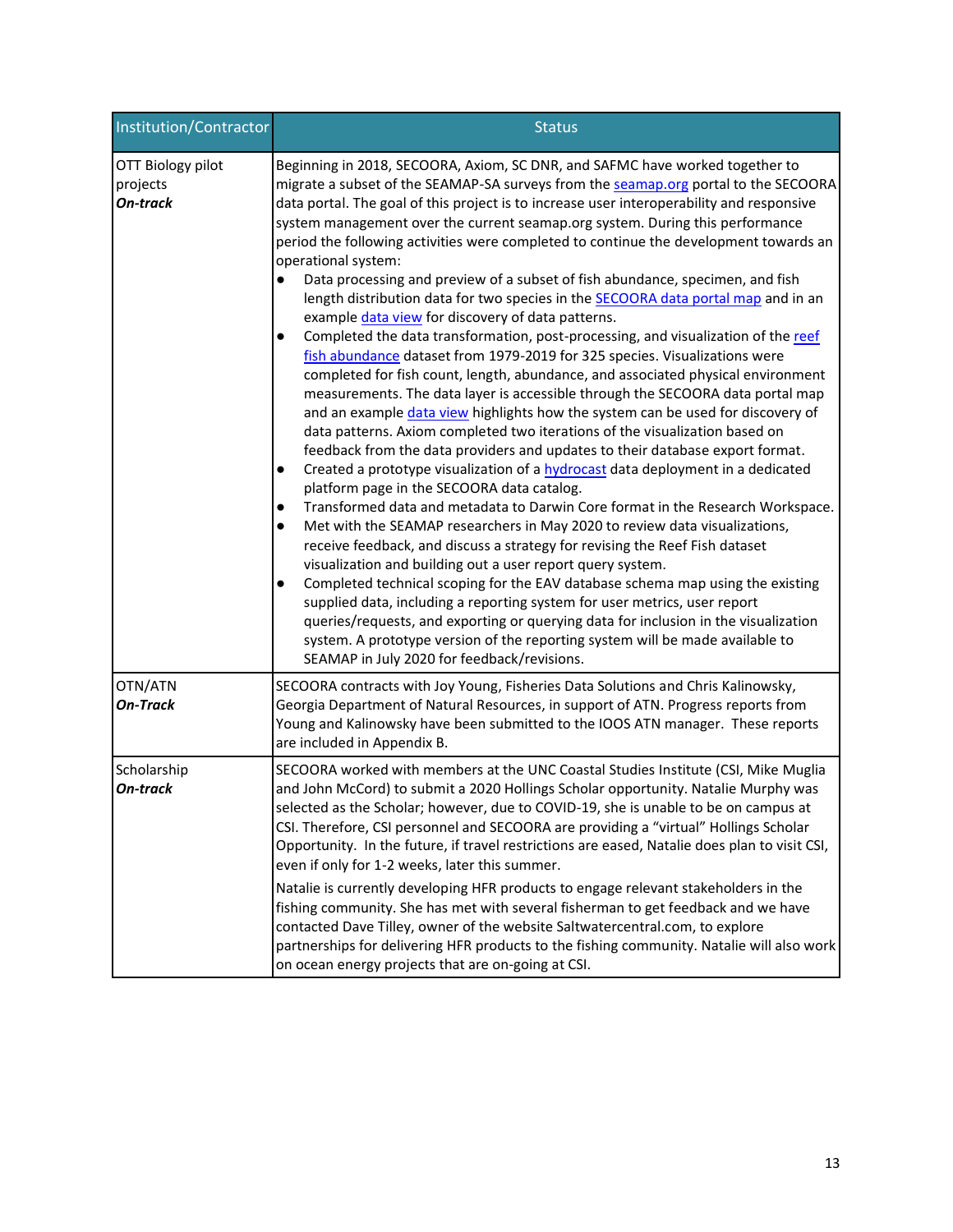| Institution/Contractor                                                                      | <b>Status</b>                                                                                                                                                                                                                                                                                                                                                                                                                                                                                                                                                                                                                                                                                                                                                                                                                                                                                                                                                                                                                                                                        |
|---------------------------------------------------------------------------------------------|--------------------------------------------------------------------------------------------------------------------------------------------------------------------------------------------------------------------------------------------------------------------------------------------------------------------------------------------------------------------------------------------------------------------------------------------------------------------------------------------------------------------------------------------------------------------------------------------------------------------------------------------------------------------------------------------------------------------------------------------------------------------------------------------------------------------------------------------------------------------------------------------------------------------------------------------------------------------------------------------------------------------------------------------------------------------------------------|
| Regional Ocean Data<br><b>On-track</b>                                                      | In January, meetings were held with OCM, BOEM, NOAA NCCOS, and others to further<br>refine the project, focused on sand resources in the southeast. TNC lead Mary Conley,<br>was contracted to convene webinars to enhance regional coordination across federal,<br>state, university, and private entities engaged in sand management in the southeast;<br>conduct a survey to identify an initial set of gaps and research opportunities; and,<br>develop a story map or one pagers on the "state of sand" in the SE. Megan Treml, under<br>contract with SECOORA, is the project coordinator and will assure the project remains<br>on track. A Steering Committee (Committee) has been created to guide the project<br>over the coming year; and meetings of the Committee were held in April and May.<br>SPECIAL AWARD CONDITIONS: For work associated with Regional Ocean Partnership                                                                                                                                                                                          |
|                                                                                             | funds, provide a report describing:<br>a. The work that was completed, summarizing the approach taken to accomplish<br>the tasks<br>i. See above<br>b. Any data products that were developed as a result of these activities, and<br>summarize the process for developing those products;<br>i. No data products were developed. A presentation for the Regional Data<br>Sharing Initiative Webinar (5/29) was produced, as well as meeting<br>agendas and notes from the steering committee meetings.<br>c. A plan for future continuation of the work;<br>i. Summer 2020, the project team will host 2-3 webinars with a focus on<br>states and their partners to discuss:<br>1. Existing sand data collection<br>2. State-based sand resource tools<br>3. Use of federal tools<br>4. Information needs<br>5. Current decision-making process<br>d. New relationships that were established<br>The individual steering team members are stakeholders of SECOORA, but<br>i.<br>the steering committee is a new group, focused on collaboration among<br>state and federal agencies. |
| Southeast and<br>Caribbean Disaster<br>Resilience Partnership<br>(SCDRP)<br><b>On-Track</b> | The SCDRP changed its name to the Southeast & Caribbean Disaster Resilience<br>Partnership in January 2020. The name change is meant to recognize the broader topical<br>scope related to disaster recovery to include climate adaptation and resiliency issues as<br>the organization develops its Strategic Plan.<br>The SCDRP held its winter meeting in Jacksonville, FL, from January 28-29, 2020. Over                                                                                                                                                                                                                                                                                                                                                                                                                                                                                                                                                                                                                                                                         |
|                                                                                             | 70 people were in attendance over the two days. The SCDRP began its strategic<br>planning effort with exercises and sessions as a significant part of the winter meeting<br>activities. Participant input is needed to ensure that the partnership develops a<br>member-driven plan. Four monthly SCDRP member calls were conducted, with the<br>number of participants ranging from 30-50.                                                                                                                                                                                                                                                                                                                                                                                                                                                                                                                                                                                                                                                                                          |
|                                                                                             | The SCDRP participated in a the "Coastal Hazards and Climate Resilience" Virtual Panel<br>for the May 2020 SECOORA Annual meeting. The recording is available:<br>https://secoora.org/coastal-hazards-and-climate-resilience-virtual-panel/                                                                                                                                                                                                                                                                                                                                                                                                                                                                                                                                                                                                                                                                                                                                                                                                                                          |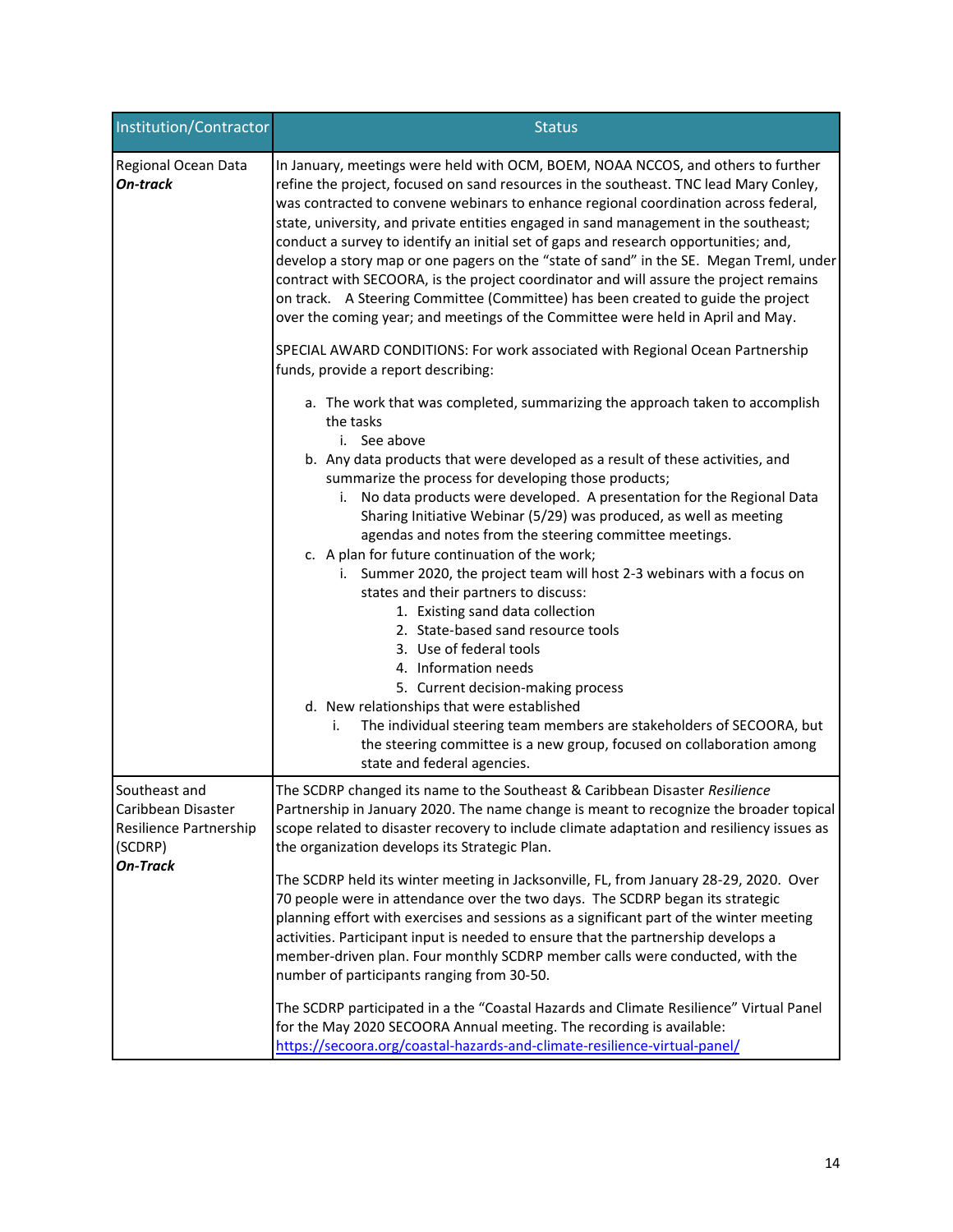| Institution/Contractor | <b>Status</b>                                                                                                                                                                                                                                                                                                                                                                                                                                                                                                                                                                                                                                                                                                                                                                                                                                                                       |
|------------------------|-------------------------------------------------------------------------------------------------------------------------------------------------------------------------------------------------------------------------------------------------------------------------------------------------------------------------------------------------------------------------------------------------------------------------------------------------------------------------------------------------------------------------------------------------------------------------------------------------------------------------------------------------------------------------------------------------------------------------------------------------------------------------------------------------------------------------------------------------------------------------------------|
| Initiative<br>On-Track | Additional Observations SECOORA hosted a competitive mini-proposal opportunity in Year 3. Dr. Eric Montie,<br>USC Beaufort, received \$30,000 for his proposal, Integrating Biological Sound and Noise<br>Measurements into Regional Coastal Ocean Observing Systems (RCOOS) in Estuaries of<br>South Carolina. This is a one-year project, start date 6/1/2019. The project team<br>deployed passive acoustic recorders, water level loggers, and temperature loggers at<br>study sites in Charleston Harbor (CHS) and North Inlet Winyah Bay (NI-WB). Due to<br>COVID-19, instrument recovery has been delayed. The NI-WB sensors were recovered<br>on May 21. The CHS instruments will be recovered in July. A no cost extension has been<br>provided so that the project team can recover CHS instruments and work in the lab to<br>analyze data, once restrictions have eased. |

## **Goal 5: Initiate new operational products to meet additional user needs**

# **Milestone A: Implement a HAB forecasting system for the WFS.**

| Institution/Contractor                            | <b>Status</b>                                                                                                                                                                                                                                                                                                                                                                                                                                         |
|---------------------------------------------------|-------------------------------------------------------------------------------------------------------------------------------------------------------------------------------------------------------------------------------------------------------------------------------------------------------------------------------------------------------------------------------------------------------------------------------------------------------|
| Florida Fish and Wildlife I<br>Research Institute | Field surveys targeting key harmful algal bloom (HAB) dynamics occurred Sept. 2019,<br>Nov. 2019, and Jan. 2020 which corresponded to the beginning, peak, and end of the                                                                                                                                                                                                                                                                             |
| (FWRI) (Hubbard)                                  | bloom. SECOORA funding for this project allows additional transects north of Charlotte                                                                                                                                                                                                                                                                                                                                                                |
| <b>On-track but Spring</b><br>research cruises    | Harbor, an area not typically sampled during AOML HAB surveys. This allowed FWRI,<br>USF, and Mote to collect samples specific to K. brevis research that would not be                                                                                                                                                                                                                                                                                |
| cancelled                                         | typically be collected as part of AOML's routine efforts. An opportunistic survey was<br>conducted Feb. 3-6 onboard the R/V Weatherbird that transited ~100 km offshore,<br>providing an opportunity for PIs to collect discrete samples for trace metal, dissolved<br>nutrient, and phytoplankton cell abundance. Remote sensing data was provided by USF<br>prior to and during the cruises to allow for adaptive sampling and helped determine the |
|                                                   | final cruise plan including the addition of new sampling sites while the cruise was<br>ongoing. Short-term predictive forecasts provided by USF further informed the<br>understanding of the ocean circulation in critical bloom areas. Additional cruise surveys<br>were planned during March and May but were cancelled due to COVID-19.                                                                                                            |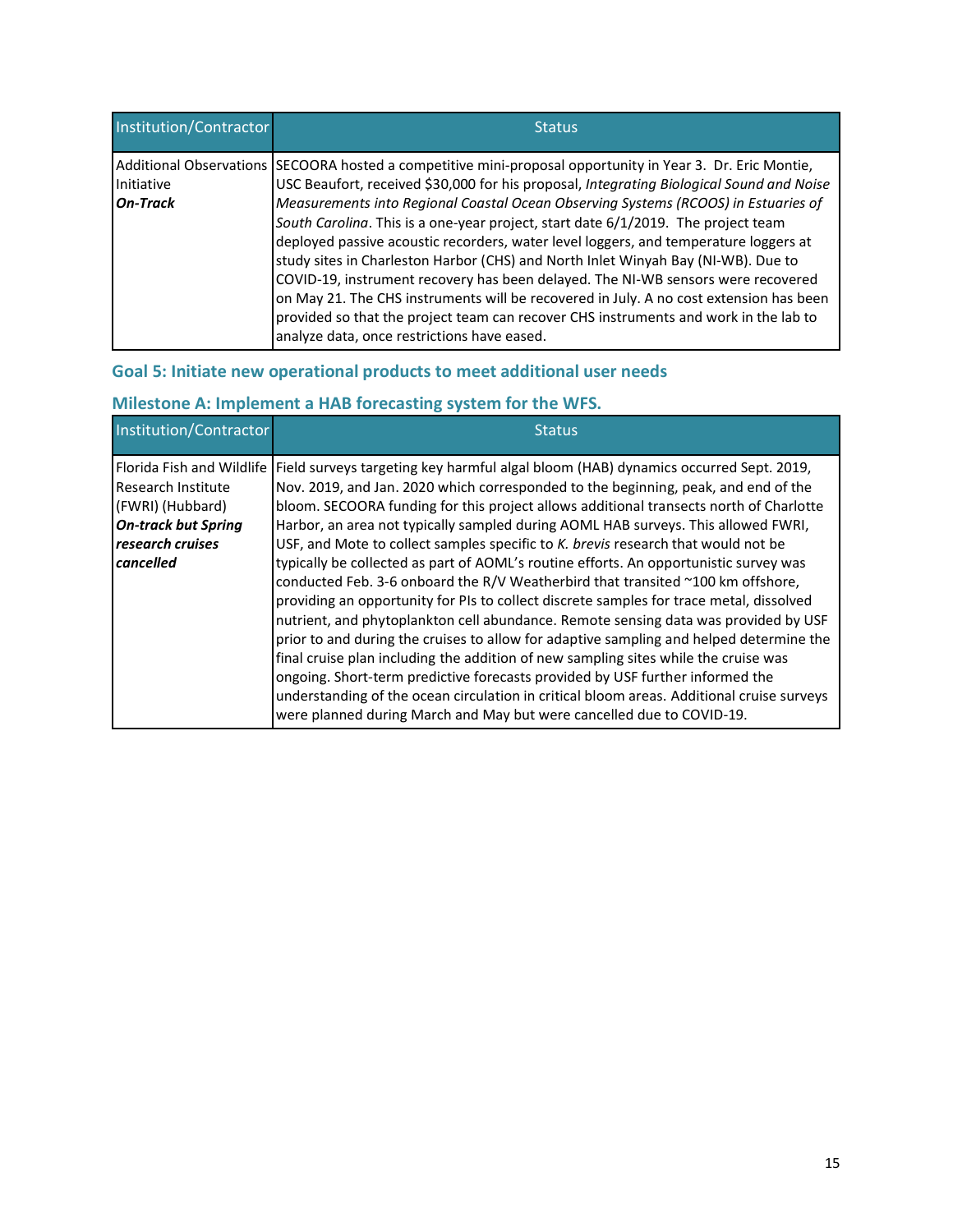**Goal 6: Continue building critical elements of the observing system by adding biogeochemical and marine sound sensors, and HFRs**

## **Milestone A: Implement a regional ocean sound observing initiative to characterize and measure sources of sound production and establish acoustic baseline levels.**

| Institution/Contractor                                        | <b>Status</b>                                                                                                                                                                                                                                                                                                                                                                                                                                                                                                                                                                                                       |
|---------------------------------------------------------------|---------------------------------------------------------------------------------------------------------------------------------------------------------------------------------------------------------------------------------------------------------------------------------------------------------------------------------------------------------------------------------------------------------------------------------------------------------------------------------------------------------------------------------------------------------------------------------------------------------------------|
| <b>Mote Marine</b><br>Laboratory (Locasio)<br><b>On-Track</b> | During this project period, the PI started a library of labeled acoustic data of important<br>commercial fish species. These data will ultimately be used in supervised machine<br>learning programs (e.g. neural networks) to detect and classify species-specific acoustic<br>signals associated with reproductive behavior. The first species for inclusion in the audio<br>library are black grouper and red grouper, both of commercial importance to the<br>SAFMC.                                                                                                                                            |
|                                                               | To date 463 black grouper acoustic signals, in categories of single calls or multiple calls<br>(e.g. choruses), have been cataloged. These data have been sent to Dr. David Mann and<br>are being reviewed a second time by PI Locascio for quality assurance. Dr. Mann and a<br>student working with him at Loggerhead Instruments will begin applying the neural nets<br>to these data to evaluate detection efficiency. The PI also invited Dr. Carrie Wall-Bell to<br>collaborate on this project. Dr. Wall-Bell has submitted recordings of red grouper for<br>inclusion in the audio libraries being created. |
|                                                               | Student engagement: PI Locascio is training a USF student intern to read spectrograms<br>and classify and label the acoustic signals associated with black grouper. A student in the<br>Data Science graduate program at New College in Sarasota, FL is also interning on this<br>project. She is researching different machine learning approaches to apply to these<br>data.                                                                                                                                                                                                                                      |

## **Milestone B: Install and operate new HFRs:** *On Track*

| Institution/Contractor                                                 | <b>Status</b>                                                                                                                                                                                                                                                                                                                                                                                                                                                                                                                                                                                                                                                                                                                                                                                                                                                                                  |
|------------------------------------------------------------------------|------------------------------------------------------------------------------------------------------------------------------------------------------------------------------------------------------------------------------------------------------------------------------------------------------------------------------------------------------------------------------------------------------------------------------------------------------------------------------------------------------------------------------------------------------------------------------------------------------------------------------------------------------------------------------------------------------------------------------------------------------------------------------------------------------------------------------------------------------------------------------------------------|
| Florida Institute of<br>Technology<br>(FIT)/Lazarus<br><b>On-Track</b> | FIT worked with SECOORA and NOAA to officially change the lead PI from George Maul<br>to Steven Lazarus. Progress includes an official basing action from Patrick Air Force<br>Base, allowing the use of base facilities for HFR installation. Dr. Lazarus has not<br>completed the PAFB real property and utility agreements nor arranged for a lock<br>change, rack, and AC installation yet. The PI is waiting on a site visit and resolution of<br>the receiving array antennae issue behind (versus along) the dune line. Dr. Lazarus also<br>is working with Indian River County Parks personnel to establish a second HFR location<br>at Treasure Shores Park. Due to COVID-19, FIT personnel have been unable to make site<br>visits to determine the best layout for the HFR at either location. Currently, a site visit<br>to the Treasure Shores location is scheduled for June 12. |
| SkIO/Savidge<br><b>On-Track</b>                                        | Through the Fill the Gaps campaign, SkIO purchased two used WERA that were leased<br>through the NSF PEACH project (PI Savidge). SkIO plans to deploy the WERA at Kennedy<br>Space Center (KSC) and Canaveral National Seashore, both locations in FL. The required<br>permit for Canaveral National Seashore has been approved and the associated<br>Environmental Compliance Questionnaire has been submitted to NOAA IOOS. KSC<br>requires a land-use agreement between NOAA - NASA before an HFR can be deployed<br>on their site. Oriana Villar, IOOS Regional Coordinator and John Hueckel, NASA KSC, are<br>drafting the land-use agreement. The Environmental Compliance questionnaire for this<br>site will be completed and submitted to IOOS in June 2020.                                                                                                                          |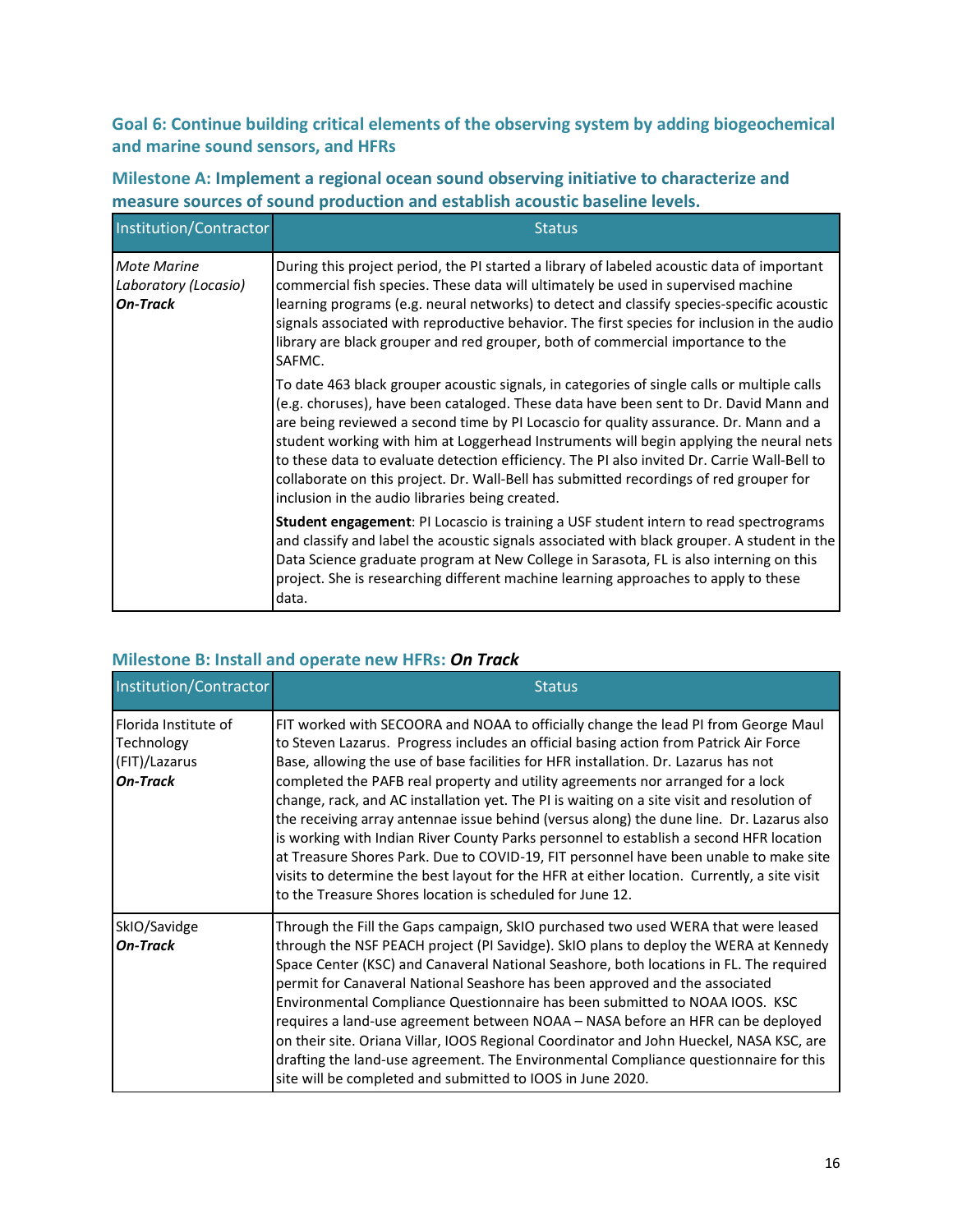### **2) Scope of Work**

Scope of work is as described in the [Year 4 Statement of Work.](http://secoora.org/wp-content/uploads/2019/12/MASTER_FY19-Descope-Proposal_Final.pdf)

#### **3) Personnel and Organizational Structure**

Current lists of SECOORA Members and Board are available on our [website.](http://secoora.org/members/board) Additionally, SECOORA personnel job descriptions and employee CVs are available on: [http://secoora.org/certification.](http://secoora.org/certification) 

#### **4) Budget Analysis**

SECOORA's April 31, 2020 financial report for Year 1 and 2 combined funds shows a budget balance remaining of approximately \$18,800. The April 31, 2020 financial report for Year 3 funds shows a budget balance remaining of approximately \$788K. The April 31, 2020 financial report for Year 4 funds shows a budget balance remaining of approximately \$2.7M. We are within budget and on track with spending. SECOORA continues to receive invoices regularly from our sub-awardees and we process them during bi-monthly administration meetings. All invoices are paid within forty-five days. SECOORA continues to draw from ASAP monthly. As a reminder SECOORA pays out its monthly operational costs (i.e. payroll, etc.) and then conducts the ASAP draws in the middle of the following month for both the preceding month's operational expenses and the sub-awardee invoices.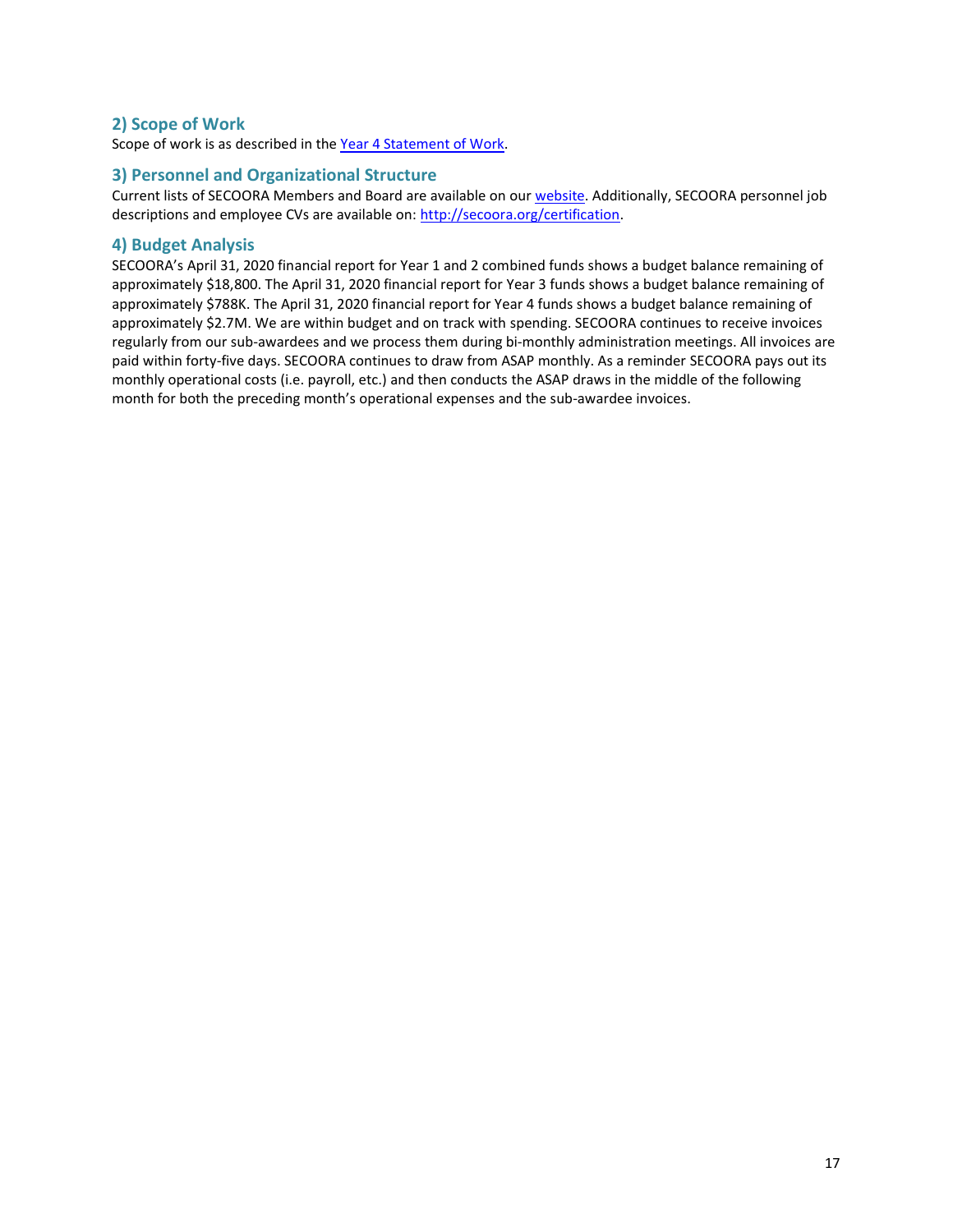## **Appendix A – Python Data Analysis Tools for Oceanographers**

#### **Progress and Accomplishments during the reporting period (June 1, 2019 - November 30, 2019)** The tasks were divided into:

- 1. Assist in the development of the IOOS.us Documentation and Demonstration sub pages;
- 2. Support current and continue developing important software packages to the IOOS enterprise;
- 3. Ensure software deployment via conda-forge packages and updates.

#### **1) Assist in the development of the IOOS.us Documentation and Demonstration sub pages.**

Added a notebook to find IOOS models in the catalog to the IOOS Data Demo Center (ioos/notebooks\_demos [#347\)](https://github.com/ioos/notebooks_demos/pull/347) and fixed the interactive plots in the QARTOD Water Level notebook [\(ioos/notebooks\\_demos #350\)](https://github.com/ioos/notebooks_demos/pull/350).

Updated the IOOS package skeleton with modern Python techniques and guidelines [\(ioos/ioos-python-package](https://github.com/ioos/ioos-python-package-skeleton/pull/2)[skeleton #2,](https://github.com/ioos/ioos-python-package-skeleton/pull/2) [#3,](https://github.com/ioos/ioos-python-package-skeleton/pull/3) and [#5\)](https://github.com/ioos/ioos-python-package-skeleton/pull/5). Two new features that worth noting are the codespell hook, to check code and documentation for misspelled words and the auto PyPI publication [\(#4](https://github.com/ioos/ioos-python-package-skeleton/pull/4) and [#7\)](https://github.com/ioos/ioos-python-package-skeleton/pull/7).

Improved the IOOS metadata editing documentation, fixed and image link [\(ioos/ioos-metadata #24\)](https://github.com/ioos/ioos-metadata/pull/24) and added two experimental GitHub actions [\(ioos/ioos-metadata #25\)](https://github.com/ioos/ioos-metadata/pull/25) to help inspect the final HTML.

#### **2) Support current and continue developing important software packages to the IOOS enterprise**

This activity can be divided into two three-sections: (a) packages from the IOOS GitHub organization, (b) packages from third party organizations that are important for IOOS, and (c) pangeo/cloud support.

a) Dropped all Python 3 code from *compliance-checker* to reduce the maintenance burden [\(ioos/compliance-checker #734\)](https://github.com/ioos/compliance-checker/pull/734) and improved packaging according the IOOS skeleton guidelines [\(ioos/compliance-checker #756,](https://github.com/ioos/compliance-checker/pull/756) [#794,](https://github.com/ioos/compliance-checker/pull/794) an[d #796\)](https://github.com/ioos/compliance-checker/pull/796). Replaced the file content with the file name in the inmemory netCDF file function [\(ioos/compliance-checker #816\)](https://github.com/ioos/compliance-checker/pull/816).

Applied the IOOS skeleton guidelines to *erddapy* [\(ioos/erddapy #102](https://github.com/ioos/erddapy/pull/102)*,* [#103,](https://github.com/ioos/erddapy/pull/103) [#104,](https://github.com/ioos/erddapy/pull/104) [#105,](https://github.com/ioos/erddapy/pull/105) [#106,](https://github.com/ioos/erddapy/pull/106) [#107,](https://github.com/ioos/erddapy/pull/107) [#108,](https://github.com/ioos/erddapy/pull/108) [#113,](https://github.com/ioos/erddapy/pull/113) [#120,](https://github.com/ioos/erddapy/pull/120) and [#121\)](https://github.com/ioos/erddapy/pull/121).

Some work was done to improve the type annotations and to use a canonical list of ERDDAP serves [\(ioos/erddapy #110,](https://github.com/ioos/erddapy/pull/110) [#111,](https://github.com/ioos/erddapy/pull/111) [#112,](https://github.com/ioos/erddapy/pull/112) and [IrishMarineInstitute/awesome-erddap #14\)](https://github.com/IrishMarineInstitute/awesome-erddap/pull/14), added a netCDF file option using the Climate and Forecast response and in-memory data whenever possible [\(ioos/erddapy](https://github.com/ioos/erddapy/pull/115)  [#115](https://github.com/ioos/erddapy/pull/115) and [#119\)](https://github.com/ioos/erddapy/pull/119). *Erddapy* no longer fetches the URL header to improve speed of the URL queries [\(ioos/erddapy #116\)](https://github.com/ioos/erddapy/pull/116).

b) Fixed the *proj* library name in cartopy's setup ([SciTools/cartopy #1463\)](https://github.com/SciTools/cartopy/pull/1463).

The *netCDF4-python*, *cf-units* and *cf-time* packages are essential dependencies of *compliance-checker*. Some work was done to improve their installation [\(SciTools/cf-units #156,](https://github.com/SciTools/cf-units/pull/156) [Unidata/cftime #149,](https://github.com/Unidata/cftime/pull/149) and [Unidata/cftime #157\)](https://github.com/Unidata/cftime/pull/157), dropped Python 2 code [\(SciTools/cf-units #157\)](https://github.com/SciTools/cf-units/pull/157), added Python 3.8 tests [\(SciTools/cf-units #158\)](https://github.com/SciTools/cf-units/pull/158), fixed *numpy.alen* deprecation [\(Unidata/netcdf4-python #1009\)](https://github.com/Unidata/netcdf4-python/pull/1009), and Windows testing [\(Unidata/netcdf4-python #989\)](https://github.com/Unidata/netcdf4-python/pull/989).

The IOOS catalog clients rely on *OWSLib* to read, parse, and query data. Added Python 3.8 tests, dropped Python 2 code, and fixed *pyproj* deprecation to "future proof" the library ([geopython/OWSLib #635,](https://github.com/geopython/OWSLib/pull/635) [#659,](https://github.com/geopython/OWSLib/pull/659) and [#661\)](https://github.com/geopython/OWSLib/pull/661).

Some work was done in the libraries used in the IOOS Data Demo Center examples and data processing: *python-ctd*, *python-oceans*, *nbb*, *branca*, *utide*, and *echopype*. Fixed pandas 1.0 syntax [\(pyoceans/python](https://github.com/pyoceans/python-ctd/pull/77)[ctd #77](https://github.com/pyoceans/python-ctd/pull/77) and [pyoceans/python-oceans #67\)](https://github.com/pyoceans/python-oceans/pull/67). Improved packaging in *ctd* [\(pyoceans/python-ctd #82,](https://github.com/pyoceans/python-ctd/pull/82) [#83,](https://github.com/pyoceans/python-ctd/pull/83) [#84,](https://github.com/pyoceans/python-ctd/pull/84) [#85,](https://github.com/pyoceans/python-ctd/pull/85) [#87\)](https://github.com/pyoceans/python-ctd/pull/87), *nbb* [\(ocefpaf/nbb #1\)](https://github.com/ocefpaf/nbb/pull/1), *branca* [\(python-visualization/branca #68,](https://github.com/python-visualization/branca/pull/68) [#69,](https://github.com/python-visualization/branca/pull/69) and [#70\)](https://github.com/python-visualization/branca/pull/70), *utide* [\(UTide #80,](https://github.com/wesleybowman/UTide/pull/80) an[d #82\)](https://github.com/wesleybowman/UTide/pull/82), and *echopype* [\(OSOceanAcoustics/echopype](https://github.com/OSOceanAcoustics/echopype/pull/141) [#141\)](https://github.com/OSOceanAcoustics/echopype/pull/141). Improved *ctd*'s handling of pressure keys and columns names [\(pyoceans/python-ctd #86,](https://github.com/pyoceans/python-ctd/pull/86) [#78\)](https://github.com/pyoceans/python-ctd/pull/78), and better plotting wrapper for *matplotlib* [\(pyoceans/python-ctd #79\)](https://github.com/pyoceans/python-ctd/pull/79).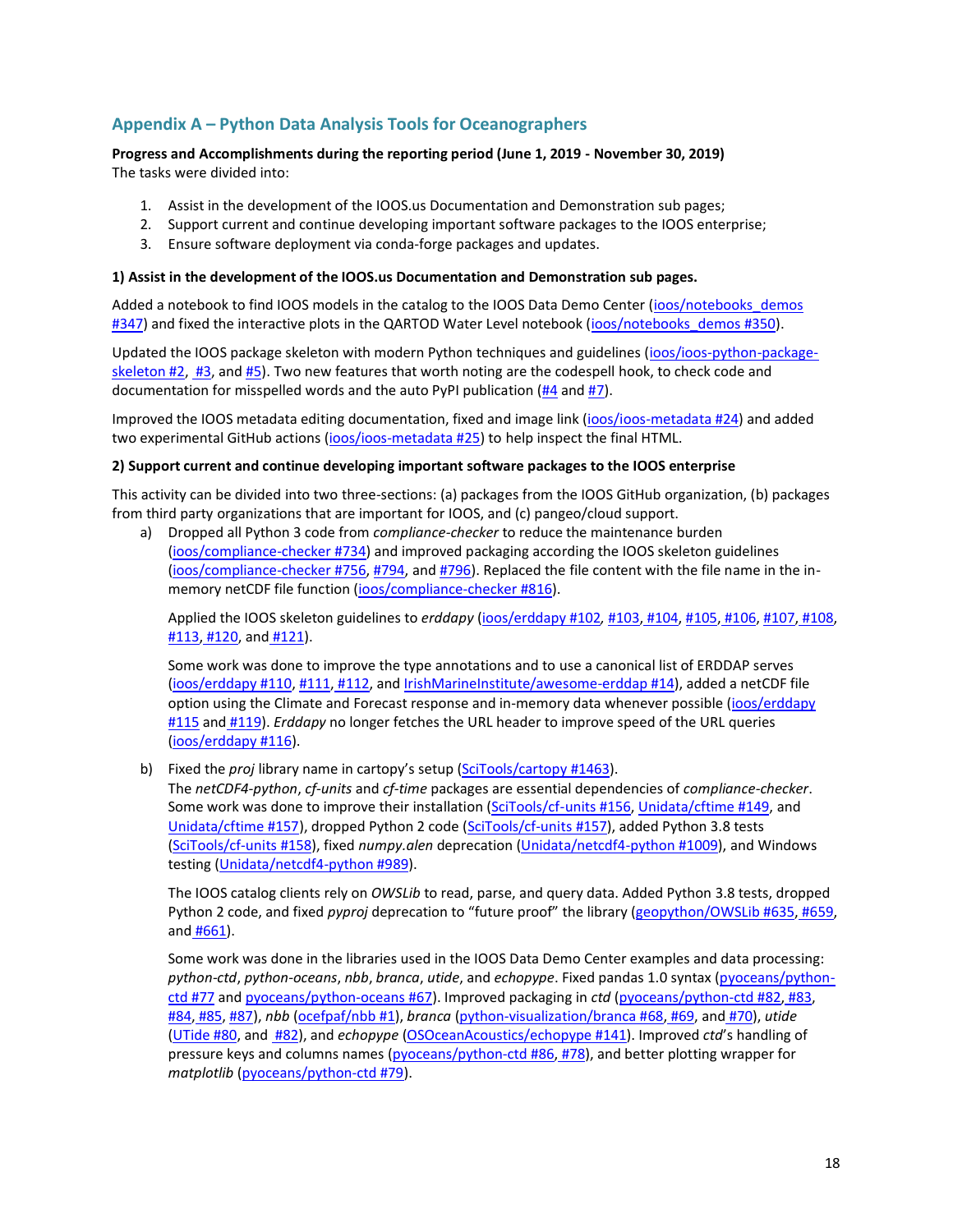c) Pangeo's cloud deployment is quite demanding and the images can take a while to build and test. In order to insure that at least of the images will get built the jobs were split and push the ESIP first [\(pangeo](https://github.com/pangeo-data/pangeo-stacks/pull/113)[data/pangeo-stacks #113\)](https://github.com/pangeo-data/pangeo-stacks/pull/113). Also, to reduce the image size, some packages were removed or optimized to the smaller useful version possible [\(pangeo-data/pangeo-stacks #120,](https://github.com/pangeo-data/pangeo-stacks/pull/120) [#121,](https://github.com/pangeo-data/pangeo-stacks/pull/121) and [#138\)](https://github.com/pangeo-data/pangeo-stacks/pull/138).

Two new packages were created under the pangeo umbrella and both are up to date with IOOS packaging guidelines [\(xgcm/xcape #22](https://github.com/xgcm/xcape/pull/22) an[d hetland/xroms #4\)](https://github.com/hetland/xroms/pull/4).

#### **3) Ensure software deployment via conda-forge packages and updates**

This effort can be separated into (a) infrastructure maintenance, (b) new packages, and (c) package updates.

a) Conda-forge relies heavily on automation to migrate to new versions and update packages. The migrations performed were *libnetcdf 4.7.3* [\(conda-forge/conda-forge-pinning-feedstock #354,](https://github.com/conda-forge/conda-forge-pinning-feedstock/pull/354) [#357\)](https://github.com/conda-forge/conda-forge-pinning-feedstock/pull/357), *proj 6.3.0* [\(conda-forge/conda-forge-pinning-feedstock #368,](https://github.com/conda-forge/conda-forge-pinning-feedstock/pull/368) [#373\)](https://github.com/conda-forge/conda-forge-pinning-feedstock/pull/373), *proj 6.3.1* [\(conda-forge/conda-forge](https://github.com/conda-forge/conda-forge-pinning-feedstock/pull/405)[pinning-feedstock #405\)](https://github.com/conda-forge/conda-forge-pinning-feedstock/pull/405), *proj 7.0.0* [\(conda-forge/conda-forge-pinning-feedstock #533\)](https://github.com/conda-forge/conda-forge-pinning-feedstock/pull/533) and *geos 3.8.1* [\(conda-forge/conda-forge-pinning-feedstock #428\)](https://github.com/conda-forge/conda-forge-pinning-feedstock/pull/428).

Some of the migration needs to be patched to adjust the pre-existing packages to unforeseen changes like *libwebp* renaming [\(conda-forge/conda-forge-pinning-feedstock #553\)](https://github.com/conda-forge/conda-forge-pinning-feedstock/pull/553), *libnetcdf* ABI change [\(conda](https://github.com/conda-forge/conda-forge-repodata-patches-feedstock/pull/39)[forge/conda-forge-repodata-patches-feedstock #39\)](https://github.com/conda-forge/conda-forge-repodata-patches-feedstock/pull/39), and fixed the *openssl* [\(conda-forge/conda-forge](https://github.com/conda-forge/conda-forge-pinning-feedstock/pull/402)[pinning-feedstock #402](https://github.com/conda-forge/conda-forge-pinning-feedstock/pull/402)*)*.

Additional work to improve the infrastructure by fixing a deprecation in the bot's scripts ([regro/cf-scripts](https://github.com/regro/cf-scripts/pull/715)  [#715\)](https://github.com/regro/cf-scripts/pull/715) and removing *gfortran* from Windows CIs [\(conda-forge/conda-forge-ci-setup-feedstock #71\)](https://github.com/conda-forge/conda-forge-ci-setup-feedstock/pull/71).

- b) The following packages were added: *pyvis*, *xlayers*, *pygeoapi*, *intake-geopandas*, *nomkl*, *pangeo-notebook*, *woops*, *poetry-core*, *pep517*, *cfdm*, *tzdata*, *cf-plot*, *interrogate*, and *safer* [\(conda-forge/staged](https://github.com/conda-forge/staged-recipes/pull/10417)[recipes/pull/10417,](https://github.com/conda-forge/staged-recipes/pull/10417) [#10578,](https://github.com/conda-forge/staged-recipes/pull/10578) [#10592,](https://github.com/conda-forge/staged-recipes/pull/10592) [#1092,](https://github.com/conda-forge/staged-recipes/pull/10921) [#10922,](https://github.com/conda-forge/staged-recipes/pull/10922) [#10969,](https://github.com/conda-forge/staged-recipes/pull/10969) [#11139,](https://github.com/conda-forge/staged-recipes/pull/11139) [#11478,](https://github.com/conda-forge/staged-recipes/pull/11478) [#11613,](https://github.com/conda-forge/staged-recipes/pull/11613) [#11801,](https://github.com/conda-forge/staged-recipes/pull/11801) [#11802,](https://github.com/conda-forge/staged-recipes/pull/11802) [#11855,](https://github.com/conda-forge/staged-recipes/pull/11855) an[d #11856\)](https://github.com/conda-forge/staged-recipes/pull/11856).
- c) The package updates list can be found in the Pull Requests links section at the end of the document.

#### **Relevant new products or tools developed during the reporting period**

Pangeo cloud deployment required a mechanism to compare different image builds and to "lock" a specific build "solve" in order to build it quicker by skipping solves when there are no changes to the image. Conda-lock was created to achieve those goals and help cloud deployments [\(mariusvniekerk/conda-lock #11,](https://github.com/mariusvniekerk/conda-lock/pull/11) [#16,](https://github.com/mariusvniekerk/conda-lock/pull/16) [#6,](https://github.com/mariusvniekerk/conda-lock/pull/6) [#7,](https://github.com/mariusvniekerk/conda-lock/pull/7) and [#9\)](https://github.com/mariusvniekerk/conda-lock/pull/9).

#### **Stakeholder engagement and outreach efforts during the reporting period**

IOOS is participating in the 2020 Ocean Hack Week. The meeting will be virtual this year due to COVID-19 and several adaptations to the documentation and infrastructure were required to the event [\(oceanhackweek/oceanhackweek.github.io #44,](https://github.com/oceanhackweek/oceanhackweek.github.io/pull/44) [#47,](https://github.com/oceanhackweek/oceanhackweek.github.io/pull/47) [#48,](https://github.com/oceanhackweek/oceanhackweek.github.io/pull/48) [#50,](https://github.com/oceanhackweek/oceanhackweek.github.io/pull/50) [#51,](https://github.com/oceanhackweek/oceanhackweek.github.io/pull/51) and [#55\)](https://github.com/oceanhackweek/oceanhackweek.github.io/pull/55).

#### **Pull Requests links**

- [conda-forge/altair-feedstock #33](https://github.com/conda-forge/altair-feedstock/pull/33)
- [conda-forge/bokeh-feedstock #47](https://github.com/conda-forge/bokeh-feedstock/pull/47)
- [conda-forge/cdo-feedstock #81](https://github.com/conda-forge/cdo-feedstock/pull/81)
- [conda-forge/climlab-feedstock #35](https://github.com/conda-forge/climlab-feedstock/pull/35)
- [conda-forge/climpred-feedstock #6](https://github.com/conda-forge/climpred-feedstock/pull/6)
- [conda-forge/cmocean-feedstock #15](https://github.com/conda-forge/cmocean-feedstock/pull/15)
- [conda-forge/cmocean-feedstock #16](https://github.com/conda-forge/cmocean-feedstock/pull/16)
- [conda-forge/compliance-checker-feedstock #36](https://github.com/conda-forge/compliance-checker-feedstock/pull/36)
- [conda-forge/compliance-checker-feedstock #37](https://github.com/conda-forge/compliance-checker-feedstock/pull/37)
- [conda-forge/django-feedstock #97](https://github.com/conda-forge/django-feedstock/pull/97)
- [conda-forge/erddapy-feedstock #23](https://github.com/conda-forge/erddapy-feedstock/pull/23)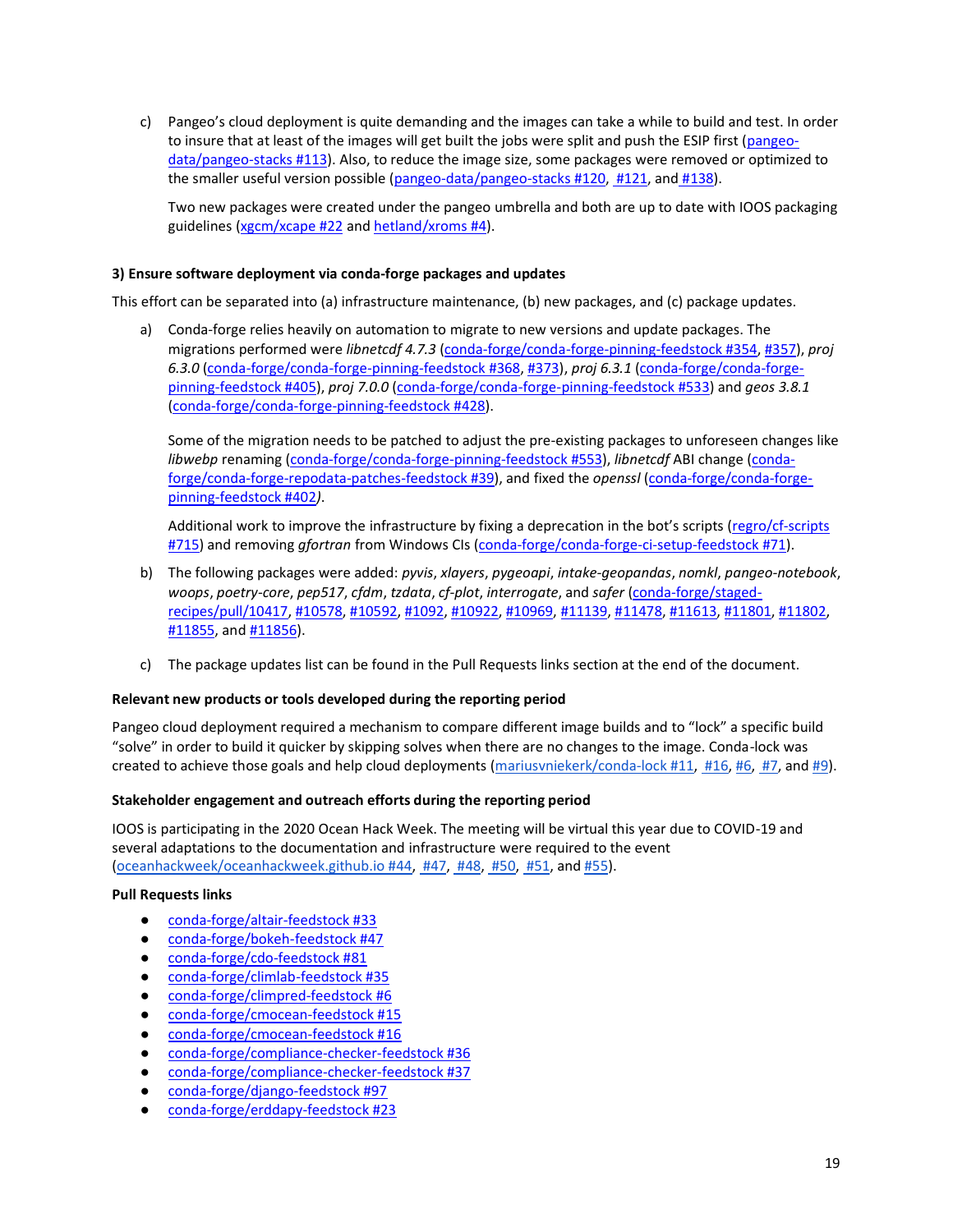- [conda-forge/expat-feedstock #23](https://github.com/conda-forge/expat-feedstock/pull/23)
- [conda-forge/gdal-feedstock #393](https://github.com/conda-forge/gdal-feedstock/pull/393)
- [conda-forge/geoviews-feedstock #16](https://github.com/conda-forge/geoviews-feedstock/pull/16)
- [conda-forge/ghostscript-feedstock #9](https://github.com/conda-forge/ghostscript-feedstock/pull/9)
- [conda-forge/google-api-python-client-feedstock #40](https://github.com/conda-forge/google-api-python-client-feedstock/pull/40)
- [conda-forge/h5py-feedstock #67](https://github.com/conda-forge/h5py-feedstock/pull/67)
- [conda-forge/jaxlib-feedstock #16](https://github.com/conda-forge/jaxlib-feedstock/pull/16)
- [conda-forge/jaxlib-feedstock #22](https://github.com/conda-forge/jaxlib-feedstock/pull/22)
- [conda-forge/kealib-feedstock #34](https://github.com/conda-forge/kealib-feedstock/pull/34)
- [conda-forge/libnetcdf-feedstock #98](https://github.com/conda-forge/libnetcdf-feedstock/pull/98)
- [conda-forge/libspatialite-feedstock #51](https://github.com/conda-forge/libspatialite-feedstock/pull/51)
- [conda-forge/libwebp-feedstock #24](https://github.com/conda-forge/libwebp-feedstock/pull/24)
- [conda-forge/matplotlib-feedstock #232](https://github.com/conda-forge/matplotlib-feedstock/pull/232)
- [conda-forge/matplotlib-feedstock #233](https://github.com/conda-forge/matplotlib-feedstock/pull/233)
- [conda-forge/md-toc-feedstock #14](https://github.com/conda-forge/md-toc-feedstock/pull/14)
- [conda-forge/owslib-feedstock #20](https://github.com/conda-forge/owslib-feedstock/pull/20)
- [conda-forge/owslib-feedstock #23](https://github.com/conda-forge/owslib-feedstock/pull/23)
- [conda-forge/pandoc-feedstock #61](https://github.com/conda-forge/pandoc-feedstock/pull/61)
- [conda-forge/panel-feedstock #26](https://github.com/conda-forge/panel-feedstock/pull/26)
- [conda-forge/pre-commit-feedstock #11](https://github.com/conda-forge/pre-commit-feedstock/pull/11)
- [conda-forge/python-daemon-feedstock](https://github.com/conda-forge/python-daemon-feedstock/pull/6) #6
- [conda-forge/python-gist-feedstock #5](https://github.com/conda-forge/python-gist-feedstock/pull/5)
- [conda-forge/qgis-feedstock #106](https://github.com/conda-forge/qgis-feedstock/pull/106)
- [conda-forge/r-rgdal-feedstock #35](https://github.com/conda-forge/r-rgdal-feedstock/pull/35)
- [conda-forge/rasterio-feedstock #155](https://github.com/conda-forge/rasterio-feedstock/pull/155)
- [conda-forge/regionmask-feedstock #2](https://github.com/conda-forge/regionmask-feedstock/pull/2)
- [conda-forge/seapy-feedstock #13](https://github.com/conda-forge/seapy-feedstock/pull/13)
- [conda-forge/setuptools\\_scm-feedstock #38](https://github.com/conda-forge/setuptools_scm-feedstock/pull/38)
- [conda-forge/sixs-feedstock #8](https://github.com/conda-forge/sixs-feedstock/pull/8)
- [conda-forge/social-auth-core-feedstock #9](https://github.com/conda-forge/social-auth-core-feedstock/pull/9)
- [conda-forge/wgrib2-feedstock #12](https://github.com/conda-forge/wgrib2-feedstock/pull/12)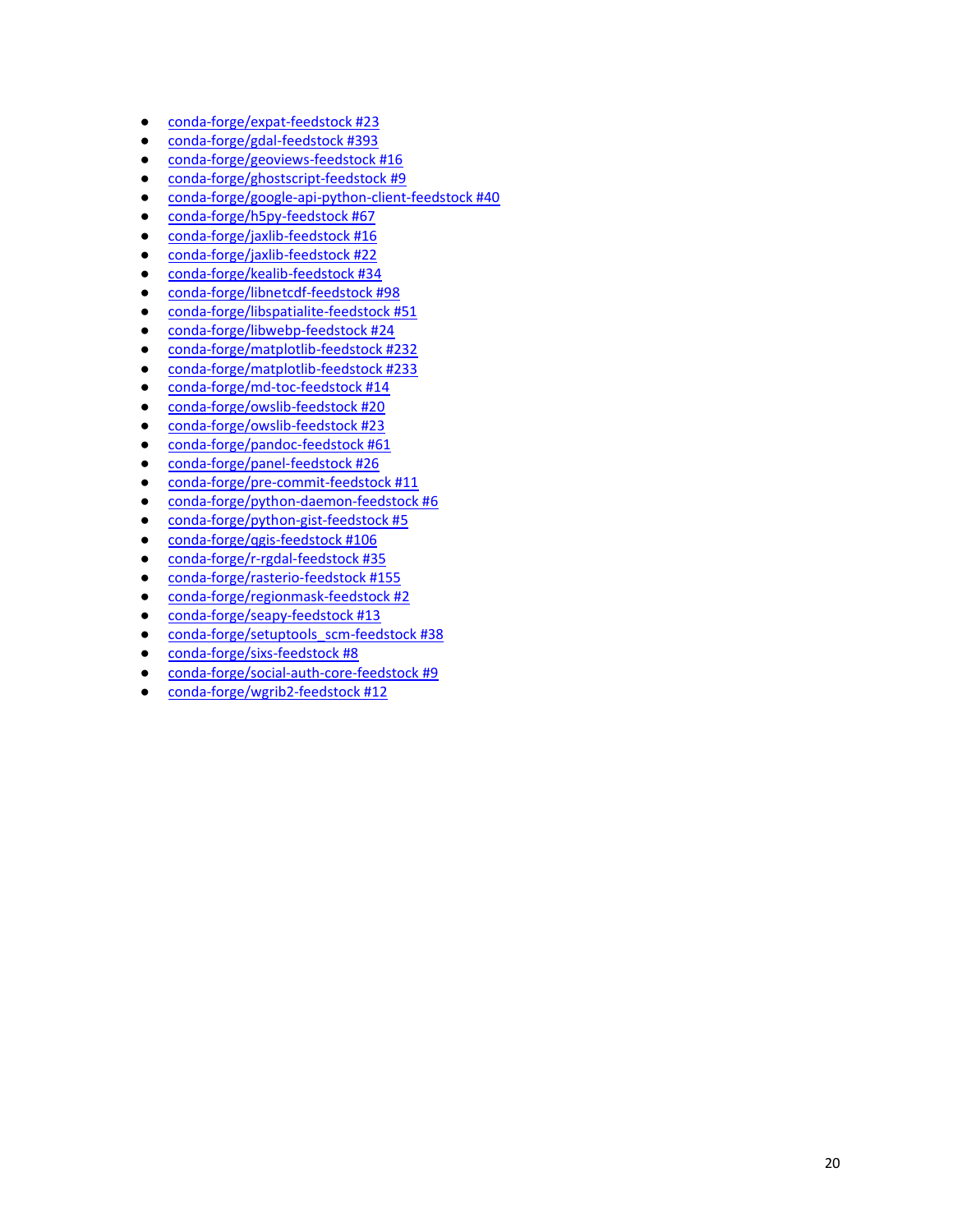## **Appendix B – OTN Progress Reports**

## **FACT Data Wrangler Progress Report to ATN, Joy Young**

Timeframe: 1 December 2019 – 31 May 2020

## **Communication**

- Assisted with the first virtual meeting of the FACT Network on June  $4<sup>th</sup>$ . Best attendance (n=86) on record. Abbey Wakely from SECOORA was instrumental for its success by hosting and managing the technical aspects.
- Attended the biannual FACT meeting in West Palm Beach FL 4-6 December. Gave oral presentation on the data sharing system. Facilitated a data workshop on 4 December.
- Worked with Clayton Pollock to assimilate data from the Unites States Caribbean Acoustic Network (USCAN) into the FACT node.
- Oral presentations on the FACT Network given at /for Harbor Branch Oceanographic Institute (24 Feb 2020), SECOORA webinar series (24 March 2020), and ACT-MATOS meeting (2 April 2020).
- Identified unmatched detections from the node that matched tag metadata from the old FACT and ACT dropbox list. Identified FACT tag owners and requested any missing tag metadata be uploaded. Majority of replies declined due to the inactivity of the project (i.e. project ended years ago). Detections matched to ACT members were provided with instructions on how to register with the ACT\_MATOS node.
- Worked with Axiom and SECOORA to produce a public map of FACT projects. To be displayed on the FACT website. Identified and removed an issue that prevented updated data from being available for harvest. Working with OTN and Axiom staff to also show FACT projects that are housed in the OTN database.

### **Data Policy Materials**

• An Interim FACT Steering Committee was established in Dec 2019 to create a charter for a permanent steering committee. Led interim committee by organizing and chairing four conference calls, taking notes during the meeting and creating a working document for a steering committee charter. As part of its duties, the committee will manage an equipment loaner program.

## **Data Acquisition**

- Starting in July, we will begin collecting and processing temperature data from stand-alone sensors and specialized receivers and detections from mobile platforms.
- Cross matching between the FACT and MATOS\_OTN node began in February 2020. In the last event, 5 ACT tag projects were matched to FACT detections and 19 FACT tag projects were matched to two ACT detections. Nodes are also crossmatched with the OTN.
- USCAN database partially migrated into the node proper. Identified need to contact USCAN tag PIs individually to load tag metadata.
- Recruited members from six new organizations.
- Recruited 8 new projects (total number of projects registered is 108).
- Completed two major data processing events in February and April. Between the two events:
	- o Processed data from 48 tag and array studies
	- o Number of detections increased by 13% (129.4 to 149.3 million detections).
	- o Number of deployments increased by 13% (7,666 to 8,875 deployments).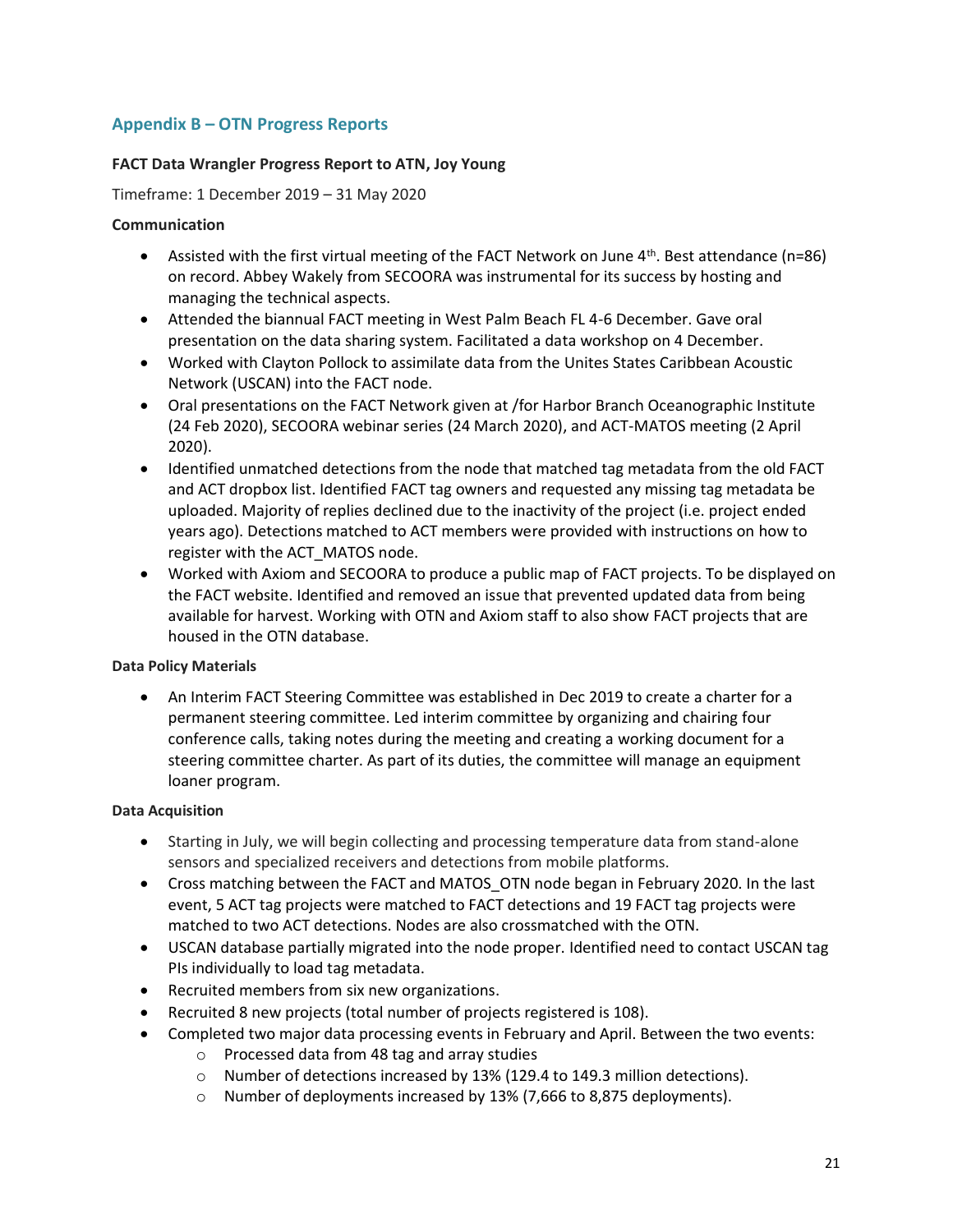- o Number of tags increased by 10% (5,979 to 6,557 acoustic tags).
- The number of unmatched detections (e.g., yet to be resolved and false detections) has decreased from 10% to 8.5% of total detections.
- Growth is expected to increase at a similar rate as more new and historic projects and organizations are added. We anticipate at least one jump in the size of the node as the USCAN dataset is fully processed.

### **Quality Assurance Quality Control**

- Identified a need to update the VEMBU database to reflect new formatting for the node and include depth measurements for temperature loggers.
- In April, implemented verification steps during the data push formally conducted by OTN staff.
- Identified a need to request tag and receiver specifications. In April, solicited a select group of tag owners for sensor tag specifications to be loaded into the node. In July, we will openly request the information from all members.

#### **Other**

Due to field work restrictions, researchers have not been able to download receivers at normal intervals. This was reflected in the slighter lower numbers in the April data push and we anticipate the July data push will be similar. However, the decrease in new data has allowed more time to process historic datasets and resolve outstanding metadata issues.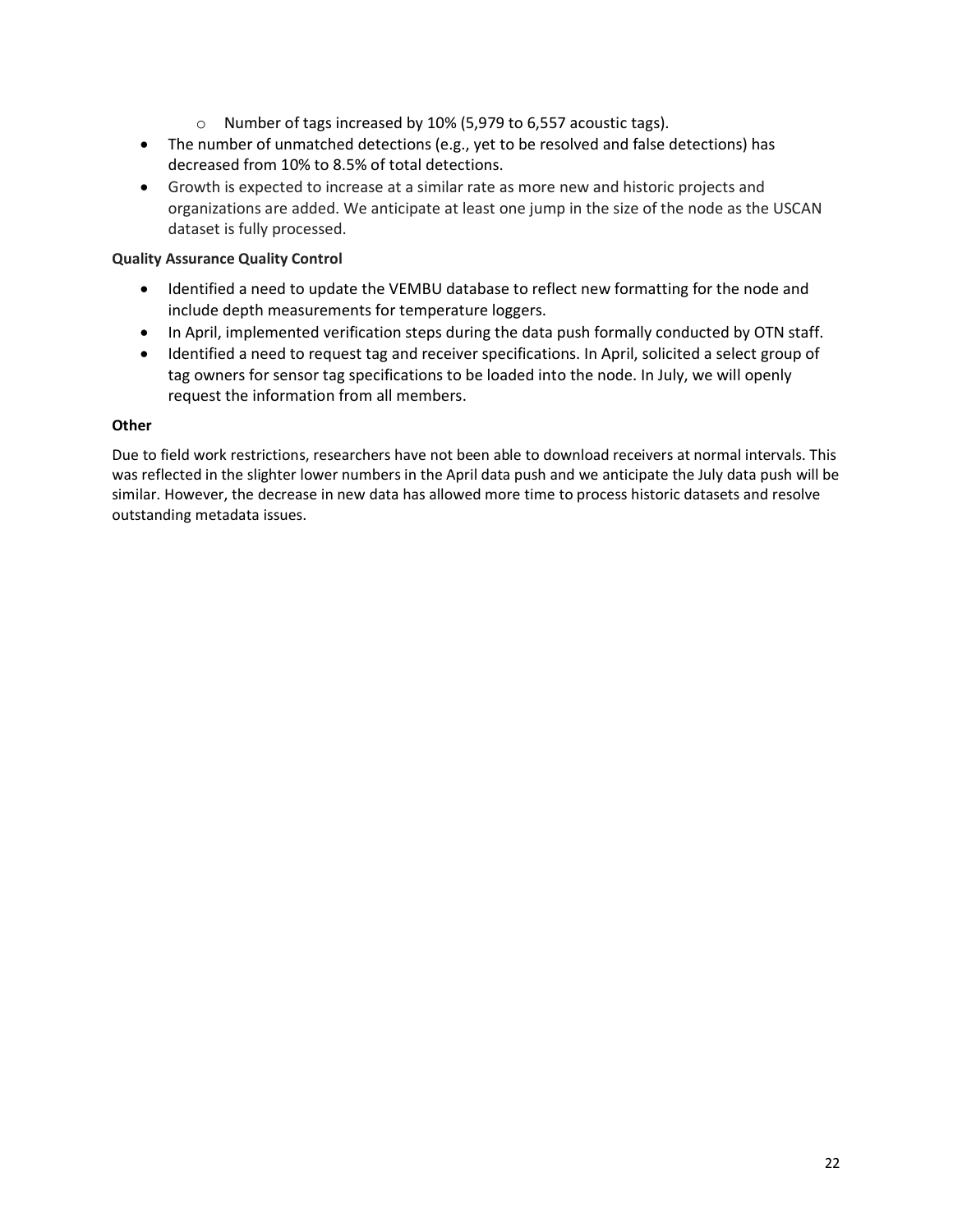#### **Chris Kalinowsky, GA Department of Natural Resources**

Timeframe: December 1, 2019 through June 1, 2020

#### **Overview**

Beginning on October 15, 2018 the Georgia Department of Natural Resources-Coastal Resources Division partnered with the Animal Tracking Network (ATN) through the Southeast Coastal Ocean Observing Regional Association (SECOORA) to maintain a Coastal Receiver Array (CRA) comprised of 24 autonomous acoustic receivers in Georgia's nearshore and offshore waters along St. Simons Island. This network of receivers 'listens' 24-hours-aday, 7-days-a-week for the presence of marine species fitted with uniquely coded Vemco acoustic transmitters. Receivers record the presence of acoustically tagged animals that pass within approximately 300 meters of the receiver.

The CRA nearshore component consists of 8 Vemco VR2W receivers attached to United States Coast Guard (USCG) Aid to Navigation (ATON) buoys along the St. Simons shipping channel, starting at the channel entrance and extending to approximately 6 miles offshore. The offshore component consists of 16 Vemco VR2W receivers anchored to the seafloor and ranges from 6-24 miles offshore (Figure 1). Receivers are serviced 2-3 times a year to download data and replace batteries. Georgia's CRA complements similar projects conducted by other state, federal, academic, and non-governmental groups, but is the only one of its kind in Georgia nearshore marine waters. The detection data for tagged animals are shared with other researchers, locally, regionally, and internationally via the Florida Atlantic Coast Telemetry (FACT) Network. These data are used to better define the migration and habitat preferences of many coastal migratory species.

Georgia's CRA was initially deployed in 2014 through federal funding, in cooperation with SC Department of Natural Resources, to track the nearshore movements of Atlantic Sturgeon *Acipenser oxyrinchus*. That funding expired in 2018 and the project wrapped up leaving the longevity of the CRA in jeopardy. Recognizing the importance of this array, the ATN partnered with GADNR to fully fund operation of the array in 2019. That funding was recently renewed to include a second year in 2020. The GADNR/ATN partnership was formed at a critical point in the timeline of the CRA project. Stable funding had expired, equipment was aging, and the temporary funding in 2018 through the Georgia Natural Resources Foundation only provided for one additional maintenance service. Had alternative long-term funding not been established quickly, the CRA project would have ended and receivers would have been removed from the water. Being the only active offshore telemetry array of its kind in Georgia, this would have created a large gap in regional observational coverage and would have detrimentally impacted many ongoing regional telemetry projects. One of the ATN's primary objectives by way of this grant was to stabilize the presence of available telemetry infrastructure in the southeast region. This successful partnership between GADNR and the ATN kept receivers in the water and ensured the continuation of this project through at least 2020.

#### **Research and Fisheries Management Impacts**

Data from the CRA have been shared with 46 different research groups from 10 different state, federal, and non-governmental organizations. These data represent 41 different species (670 different individuals) inclusive of threatened and endangered species. Included in this number are 179 Atlantic Sturgeon, 13 loggerhead sea turtles *Caretta caretta*, 15 Kemp's ridley sea turtles *Lepidochelys kempii*, 58 Atlantic Tripletail *Lobotes surinamensis*, 10 Red Drum *Sciaenops ocellatus*, 28 Tiger Shark *Galeocerdo cuvier*, and 40 White Shark *Carcharodon carcharias*. This collaboration continues to provide groundbreaking data on the movements of marine animals. For example, Cobia *Rachycentron canadum* detection data collected by the CRA is being used by resource managers with the Atlantic States Marine Fisheries Commission (ASMFC) to guide current and future resource management. Data from Georgia's CRA were used as part of the SAFMC Southeast Data, Assessment, and Review (SEDAR) Atlantic Cobia Stock Identification Workshop hosted April 10-12, 2018. The results from the workshop were used to provide stock delineation guidance to the SAFMC SEDAR 2019 Atlantic Cobia Stock Assessment.

The continuous operation and strategic location of the CRA have proven valuable for many studies that track animal movements between overwintering habitat in Florida and critical habitats to the north. Being that the array has changed very little since it was established, researchers are able to examine repeat migrations of animals through the region across multiple years. The array fills a major gap between similar arrays in South Carolina and Florida. Data from the array are vital to several recently funded regional studies. This includes an ongoing tagging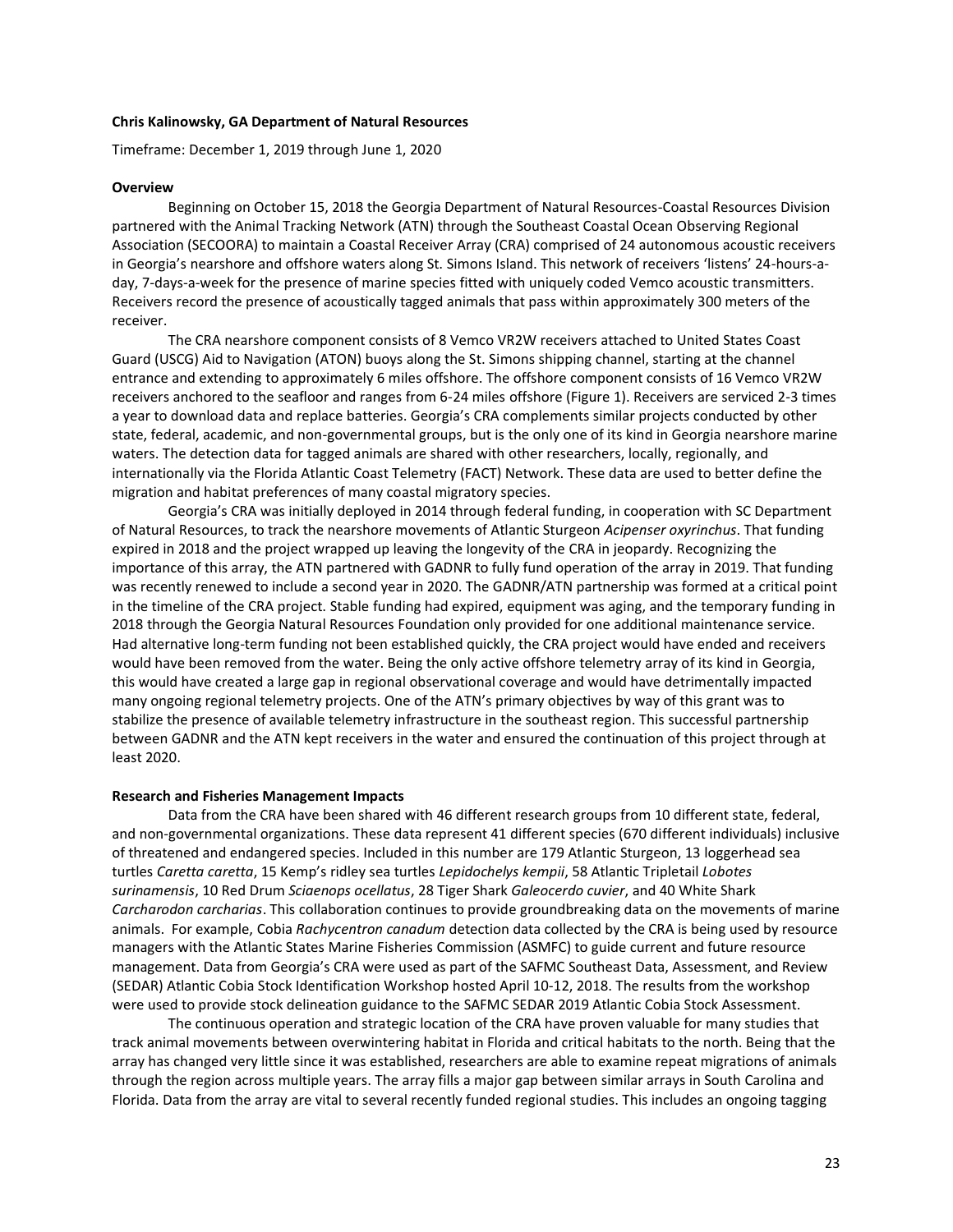study on the migrations of Cobia by researchers in Virginia, North Carolina, South Carolina, Georgia, and Florida. Without Georgia's array there would be a significant and detrimental gap in array coverage in the Southeast.

Current funding from the ATN has allowed for the expansion of Georgia's CRA further into offshore waters. In Fall 2018, as a result of extended funding, Georgia DNR was able to extend the coverage of the original receiver line by adding 8 additional receivers to the end. This extended the range of observational coverage from 14 miles to 24 miles offshore and crosses an additional offshore artificial reef system (Figure 1). We expect that this modification will allow us to capture acoustic tag data from a greater number and diversity of species. Additionally, the modification should allow for a comparison to be made between site use at differing reef locations (nearshore vs. offshore).

#### **\*\*Progress Update December 1, 2019 – May 31, 2020\*\***

Due to the global COVID-19 pandemic, spring field operations for Georgia's CRA were postponed until safe procedures for field operations could be established. In following with social distancing requirements, CRD limited field operations of small vessels to any project requiring no more than 2 persons onboard. Maintenance of the nearshore array requires a minimum of 3 people onboard to retrieve, service and download each receiver while safely maintaining vessel position alongside each ATON (Figure 2). The offshore component consists of 16 Vemco VR2W receivers anchored to the seafloor and ranges from 6-24 miles offshore (Figure 1). These units are diver serviced and require large boat operations consisting of a minimum crew of 7 (dive corps of 4, vessel crew of 2, and scientific staff of 1). Large vessel field operations will recommence in Summer 2020, allowing for the resumed maintenance of the Coastal Array. Currently, all deployed receivers should be fully operational and received new batteries during the last maintenance cycle. Therefore, no loss of animal detection data (due to power failure) is anticipated as a result of suspended spring operations. It is possible that some loss may occur due to mooring damage or loss. However, this is normal to the routine operation of the array and is accounted for by maintaining an inventory of backup receivers that can be redeployed immediately. All mooring units were inspected during the last download cycle and determined to be in good condition. Therefore, receiver loss due to the increased service interval is not a major concern currently.

During this update period, data sharing continued to occur. Tag and receiver information was updated, matches occurred, and data was shared through the FACT data node. The FACT node continues to be an essential tool facilitating the matching and sharing of telemetry data throughout the Southeast region. Further development and increased utilization of the node by other researchers will continue to improve telemetry studies within the region and beyond.

The maintenance and service of project vessels continued during this update period. A new chart plotter/GPS was purchased and installed on one vessel while another vessel had several worn items replaced. Additionally, the project large boat (R/V Marguerite) was hauled out and received necessary repairs. These charges were split between all projects that utilized it. These vessel repairs account for the charges posted in the most recent invoice.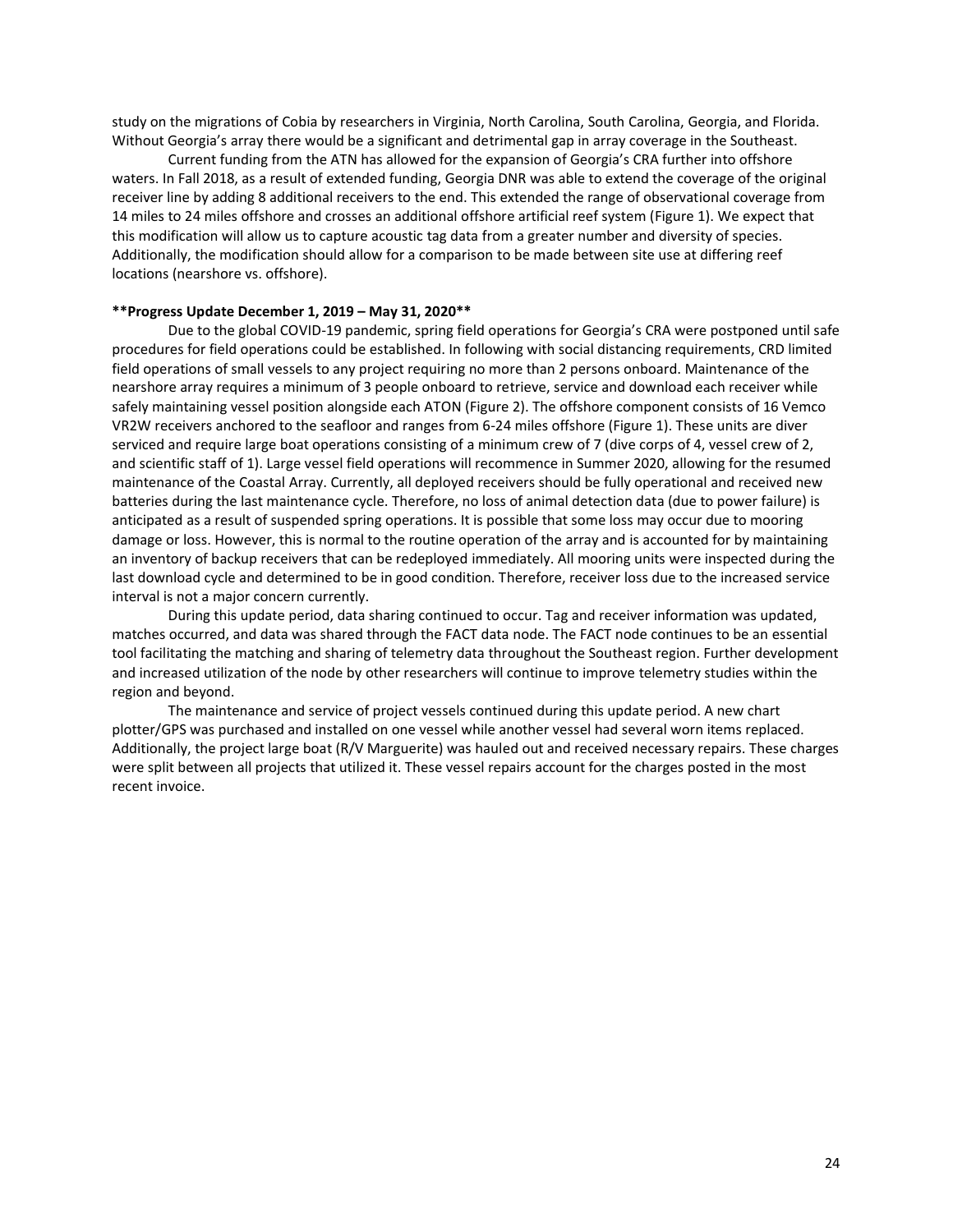Figure 1. Georgia's Coastal Receiver Array (Current configuration fall 2019).